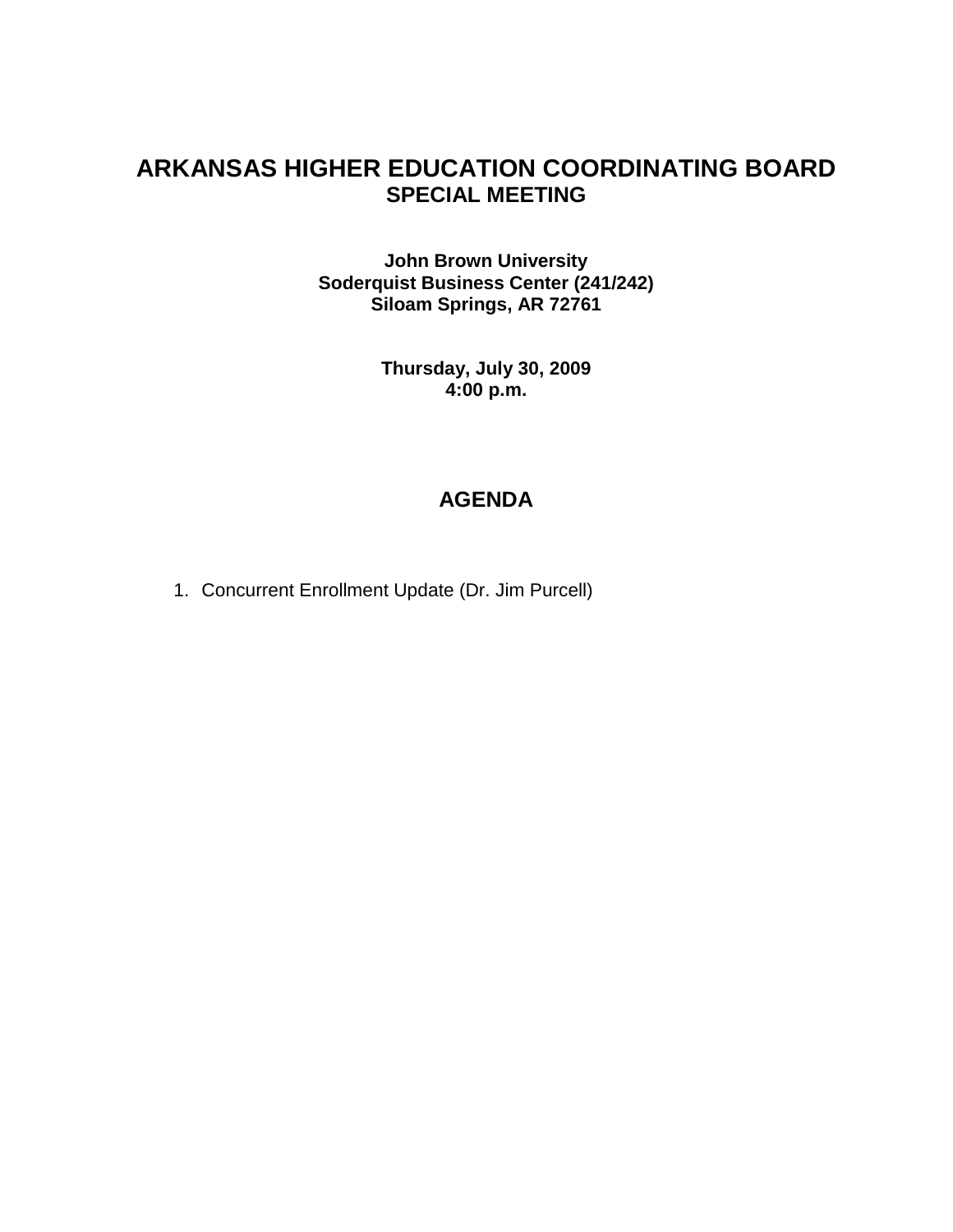### **Concurrent Enrollment in Arkansas**

Jim Purcell

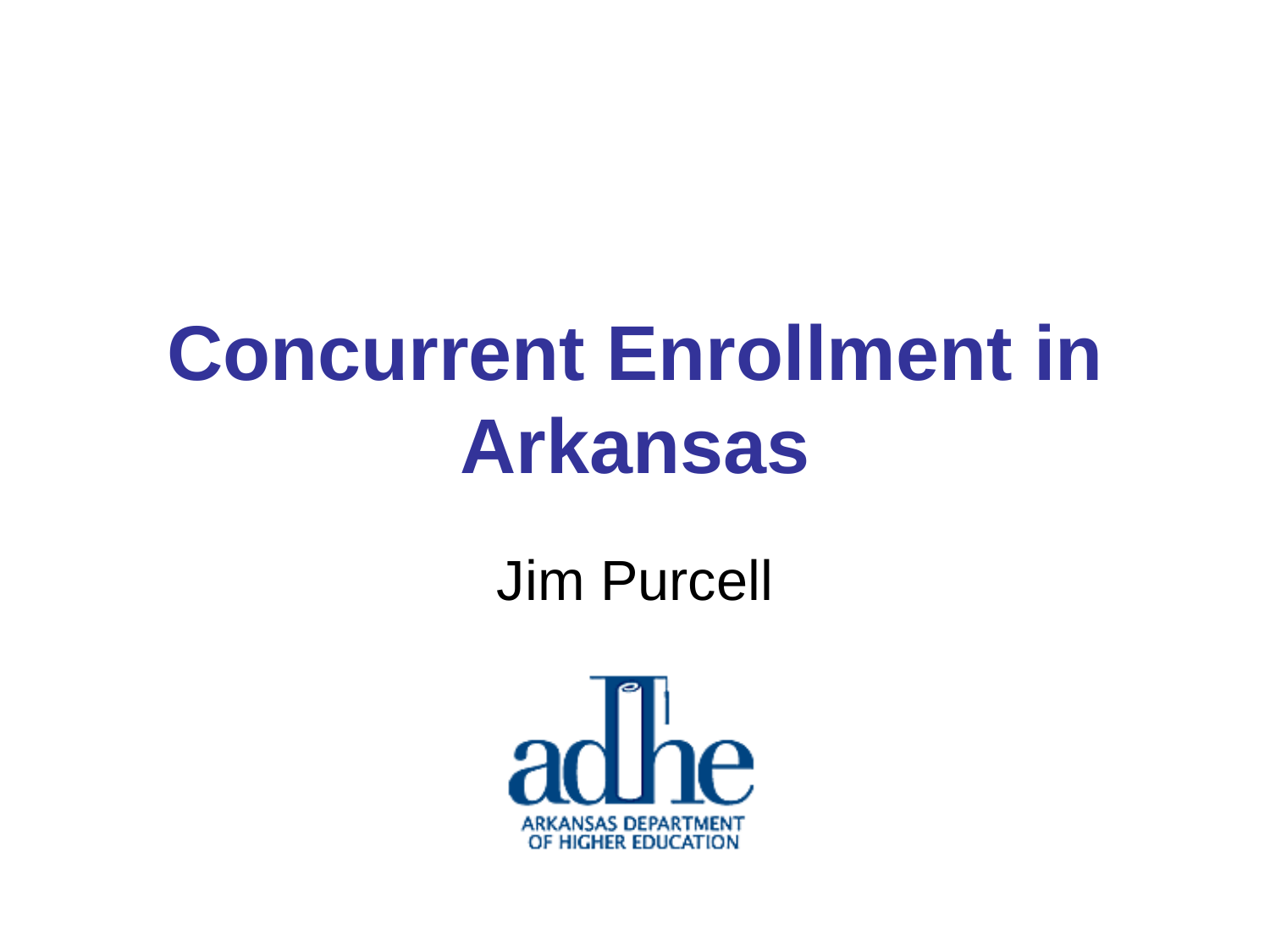### **Concurrent Enrollment**

- **Twenty-one states** have comprehensive policies with few course restrictions, liberal credit-granting policies and minimal (or no) student fees.
- **Twenty-six states** have "limited policies," which do not provide funding for student tuition and have more restrictions on credit and student access.

» Education Commission of the States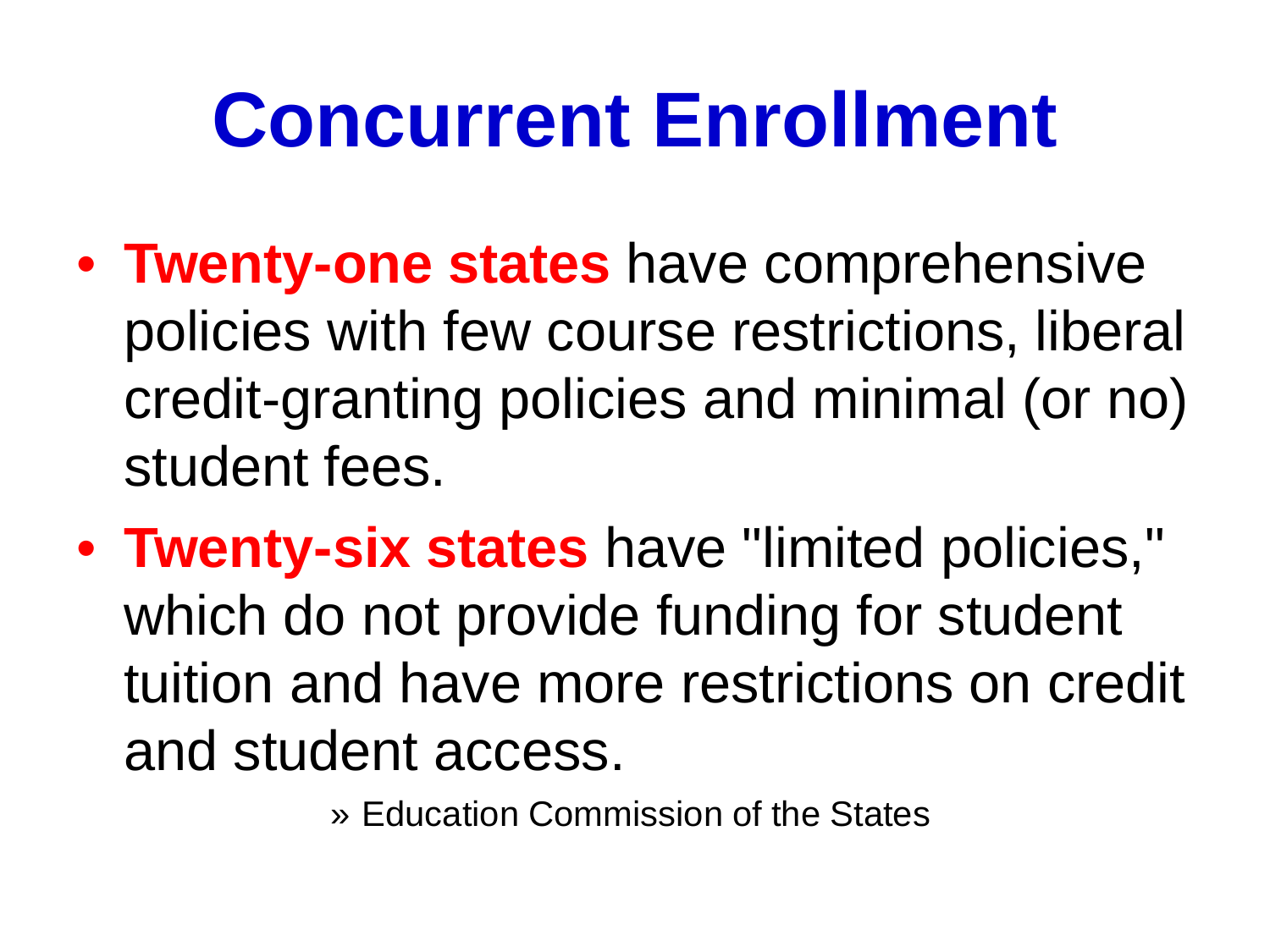### **President Obama's new American Graduation Initiative**

- Goal for America: **by 2020, this nation will once again have the highest proportion of college graduates in the world.**
- Expand course offerings and offer dual enrollment at high schools and universities, promote the transfer of credit among colleges, and align graduation and entrance requirements of high schools, community colleges, and fouryear colleges and universities.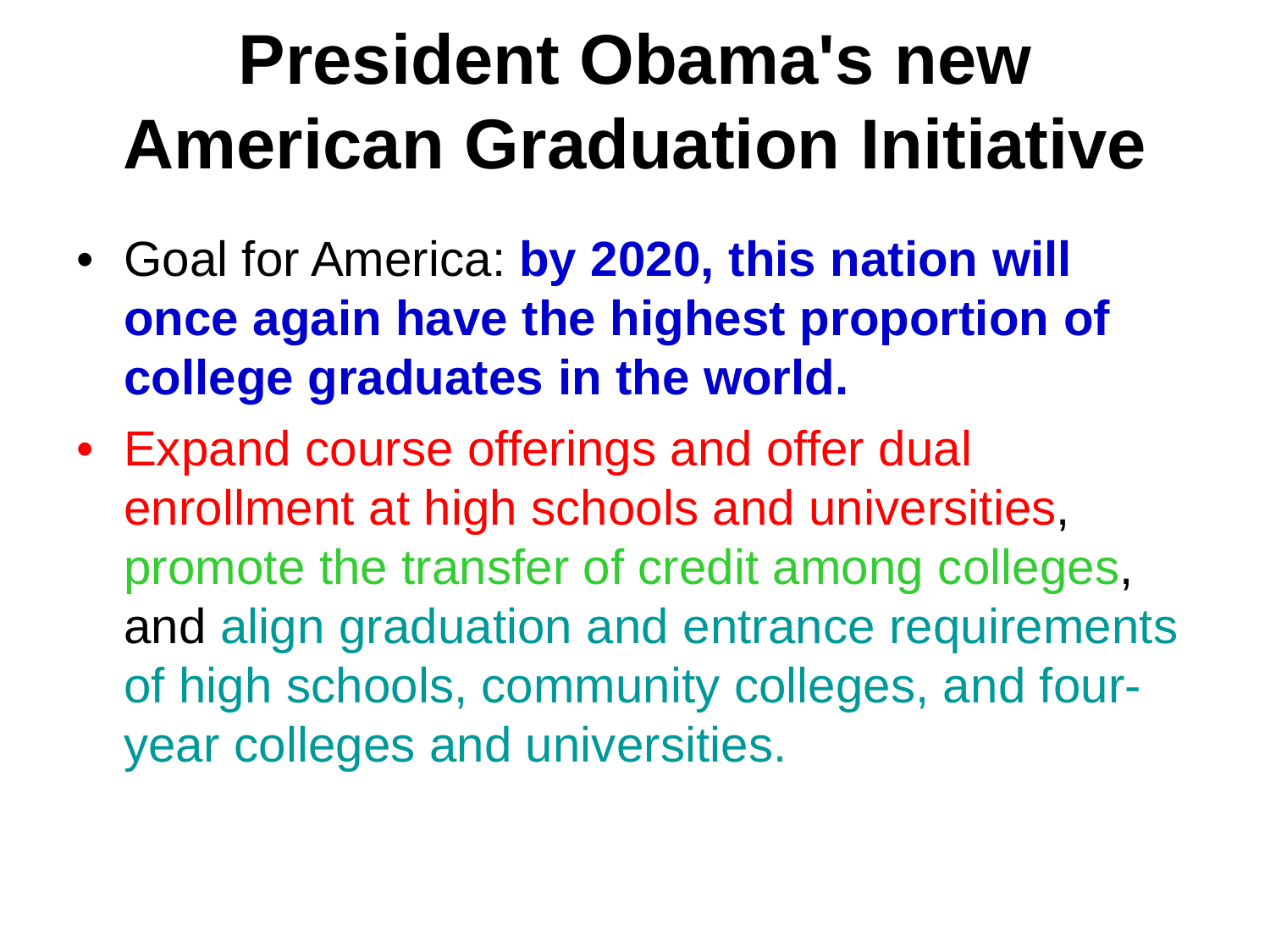### **"Speed to Market and Close to Customer" Ed Barlow, Futurist**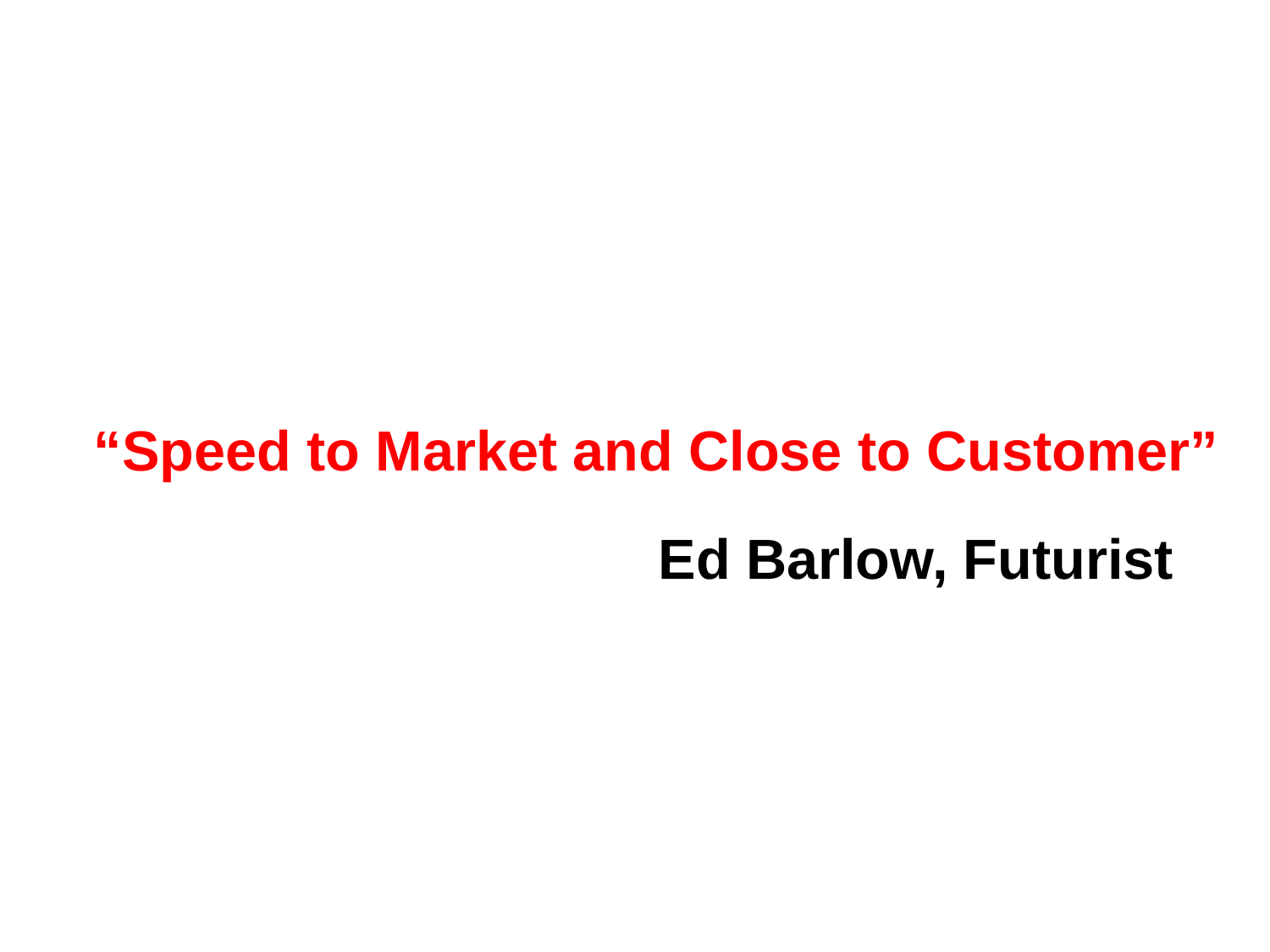### **"Speed to Market and Close to Customer"**

- **1. Implement a series of initiatives that expedite the number of degrees produced and the speed at which degrees are produced.**
- **2. Enhance the production of degrees in high –demand programs that are needed for the modern Arkansas economy.**
- **3. Encourage students to complete a degree and to work in Arkansas.**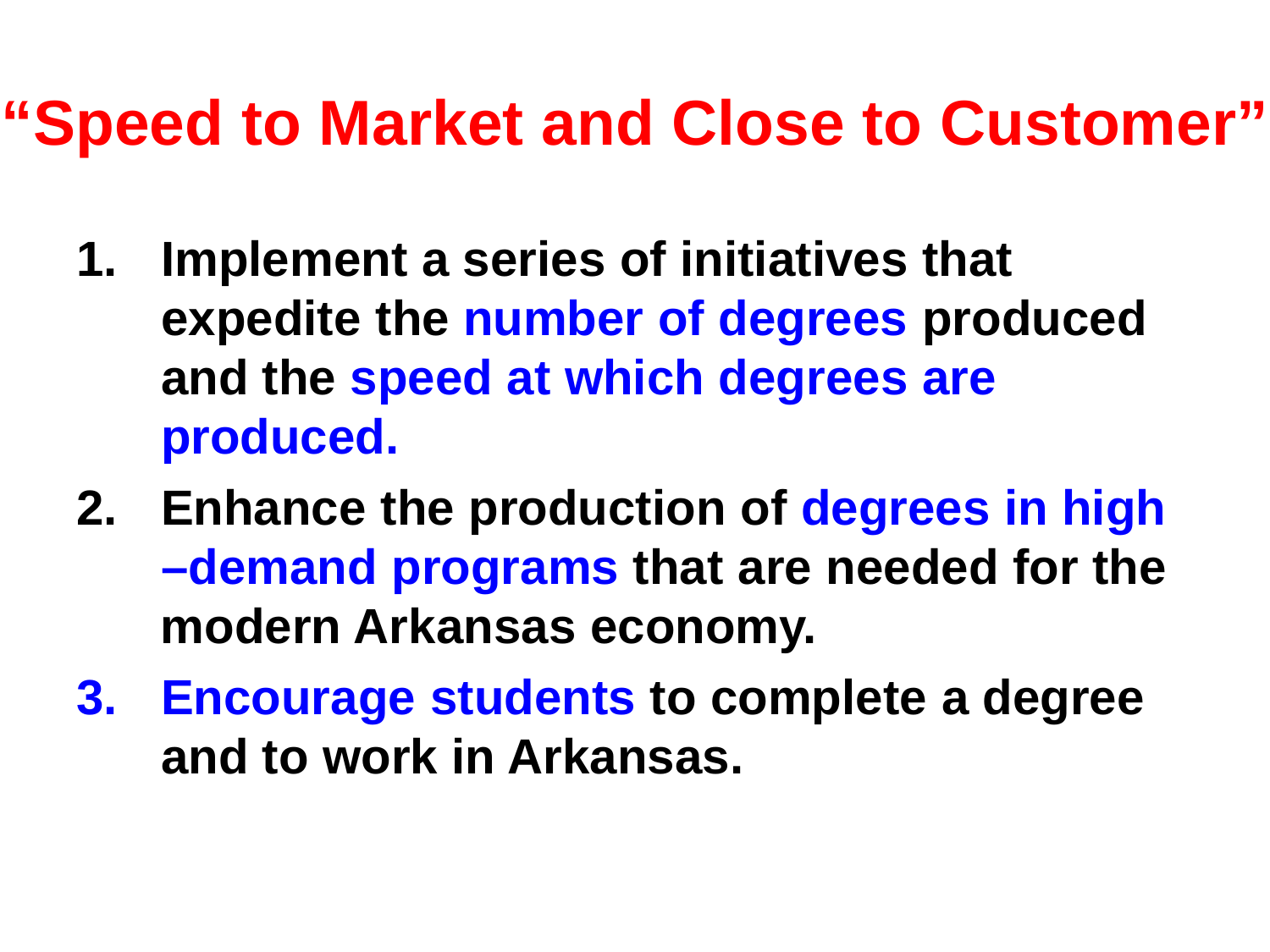- **Concurrent courses:**
	- Courses taught to high school students that also earn college credit.
	- Two kinds:
		- General education courses
			- Can be taught on the college campus or in the high school
		- Career/Technical Education on campus or sometimes at career centers.

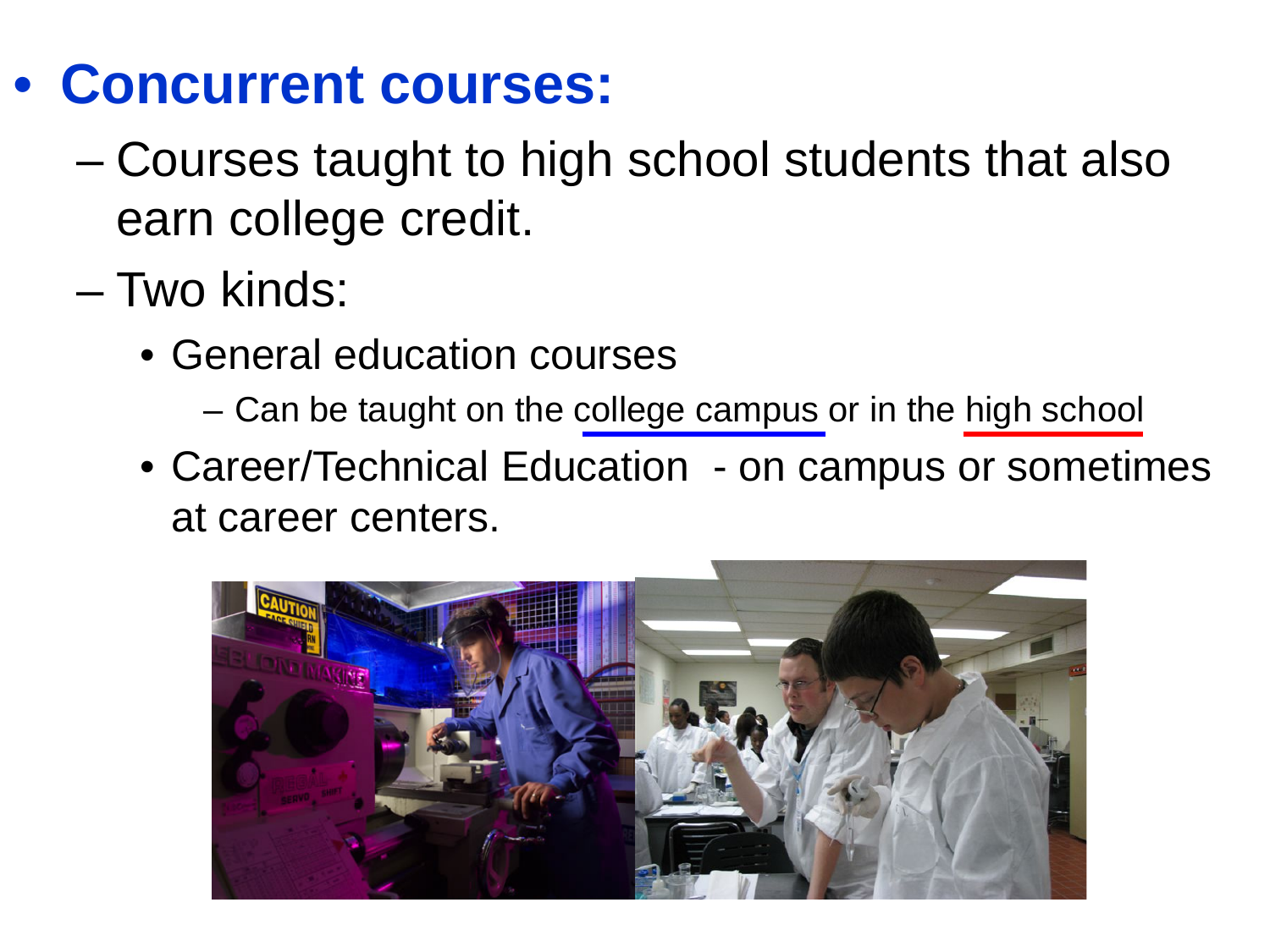#### **Total High School Student Registrations (AY2000 – AY2008)**

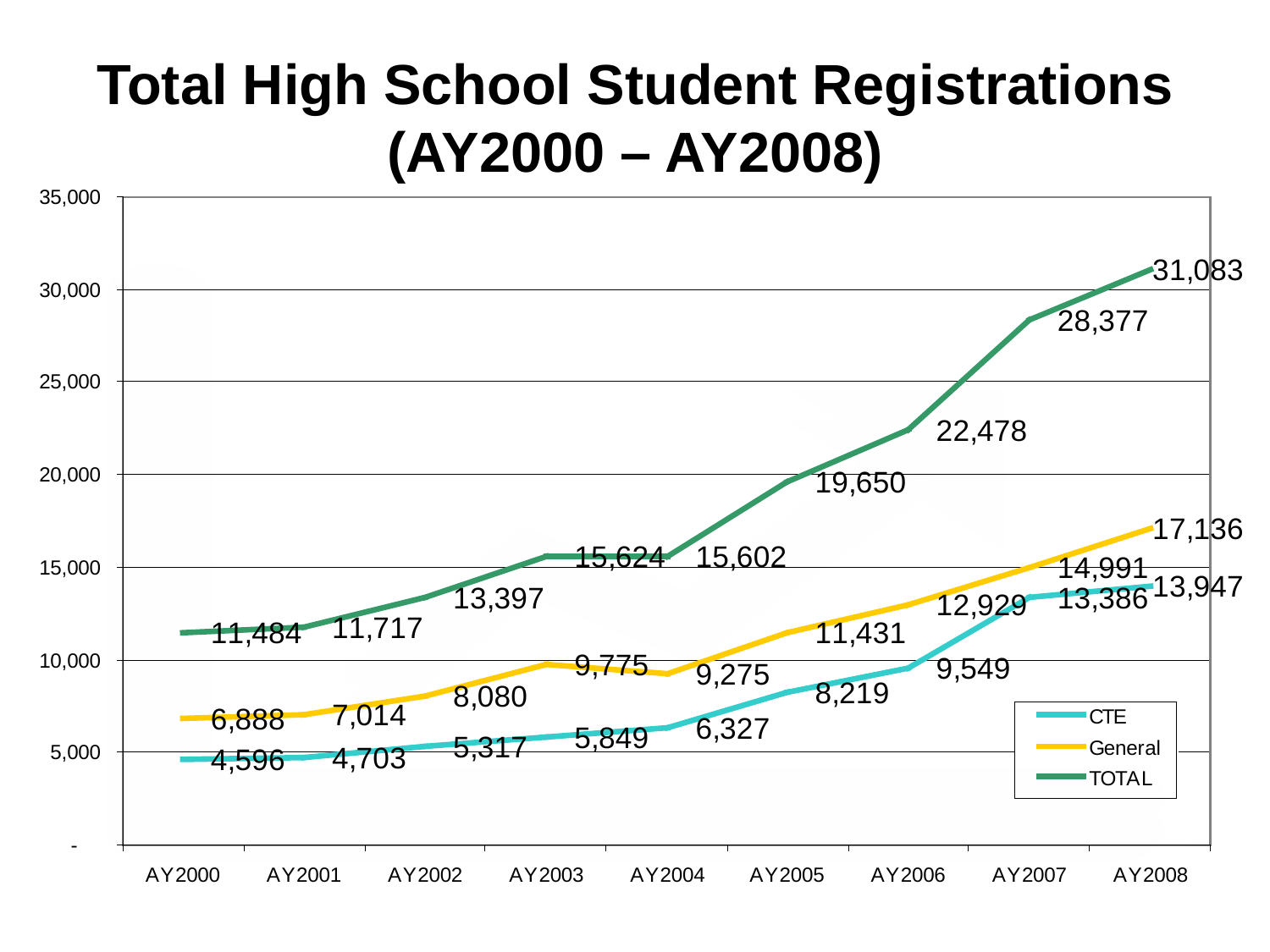### Total HS Student Registrations (Growth Trend AY2000 – AY2008)

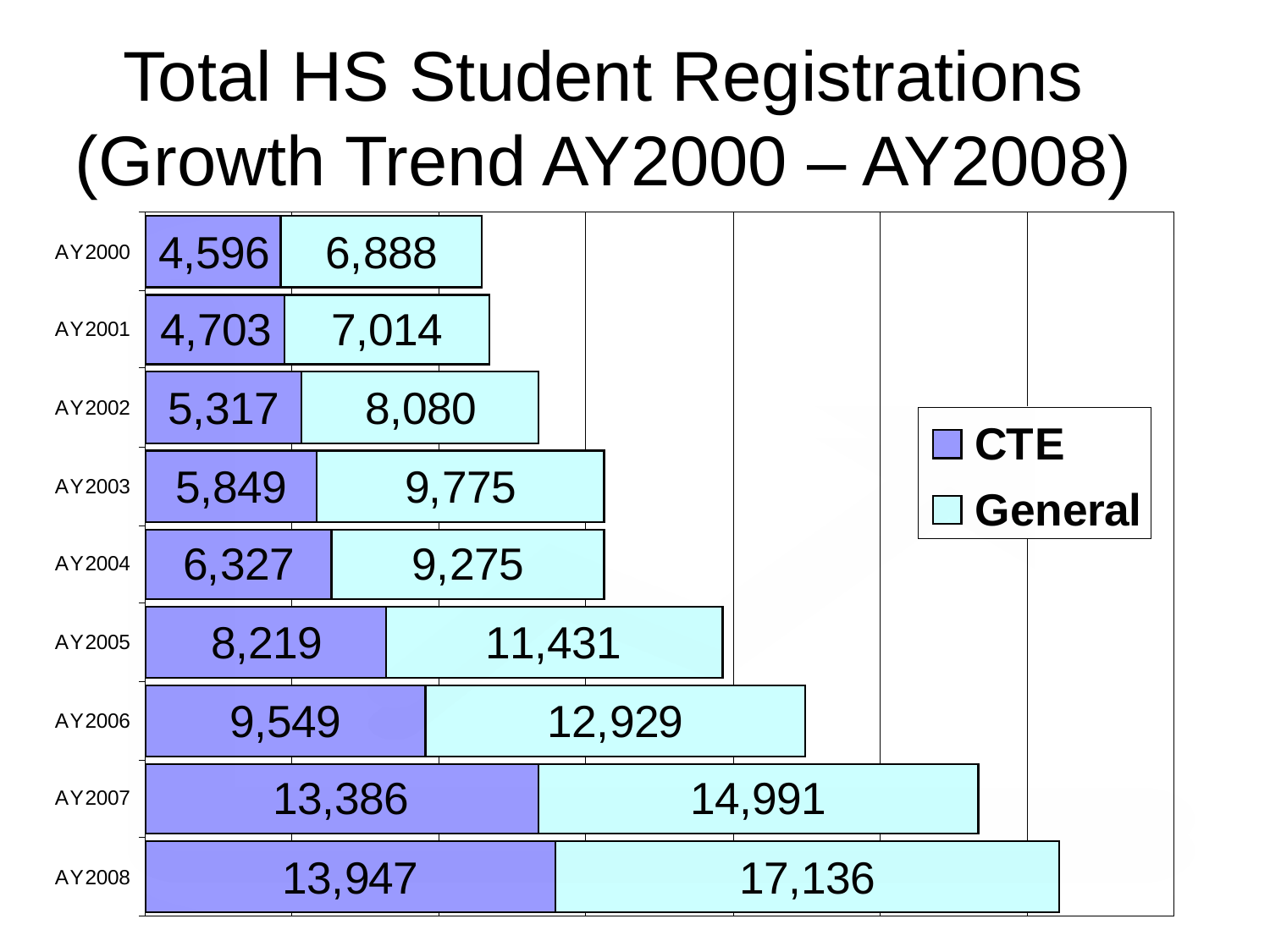### Total HS Student Registrations (AY2000 – AY2008)

| AY2000 | 40.0% | 60.0% |            |                |
|--------|-------|-------|------------|----------------|
|        |       |       |            |                |
| AY2001 | 40.1% | 59.9% |            |                |
| AY2002 | 39.7% | 60.3% |            |                |
| AY2003 | 37.4% | 62.6% |            |                |
| AY2004 | 40.6% | 59.4% |            |                |
| AY2005 | 41.8% | 58.2% | $\Box$ CTE |                |
| AY2006 | 42.5% | 57.5% |            | $\Box$ General |
| AY2007 | 47.2% | 52.8% |            |                |
| AY2008 | 44.9% | 55.1% |            |                |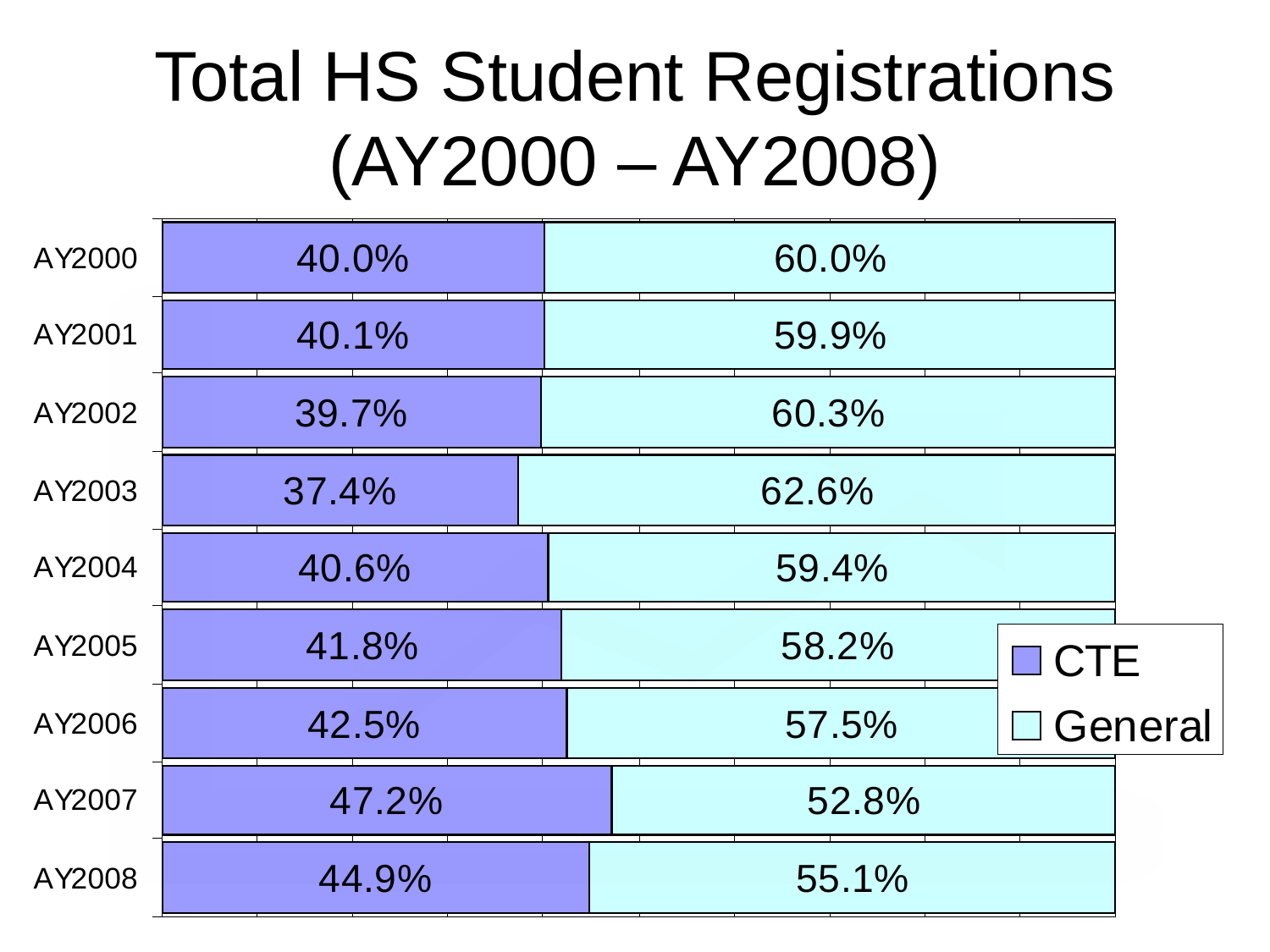### **Top 20 General & CTE Courses(AY2008)**

| <b>English (23.8%)</b>                              | 11 Biology (3.5%)                                             |
|-----------------------------------------------------|---------------------------------------------------------------|
| 2 Mathematics (15.4%)                               | 12 Psychology (2.3%)                                          |
| 3 History (6.9%)                                    | 13 Visual and Performing Arts (2%)                            |
| 4 Health Professions (6%)                           | 14 Physical Sciences (1.8%)                                   |
| <b>5 Business (5.8%)</b>                            | <b>15 Liberal Arts, General Studies,</b><br>Humanities (1.6%) |
| <b>6 Mechanic and Repair</b><br>Technologies (5.1%) | <b>16 Security and Protective Services (1.5%)</b>             |
| <b>7 Computer Information Sciences</b><br>$(5.1\%)$ | 17 Social Sciences (1.5%)                                     |
| 8 Precision Production (4.2%)                       | <b>18 Education (1%)</b>                                      |
| 9 Foreign Languages (4%)                            | <b>19 Personal and Culinary Services (1%)</b>                 |
| <b>10 Engineering Technologies (3.6%)</b>           | 20 Family and Consumer Sciences (0.6%)                        |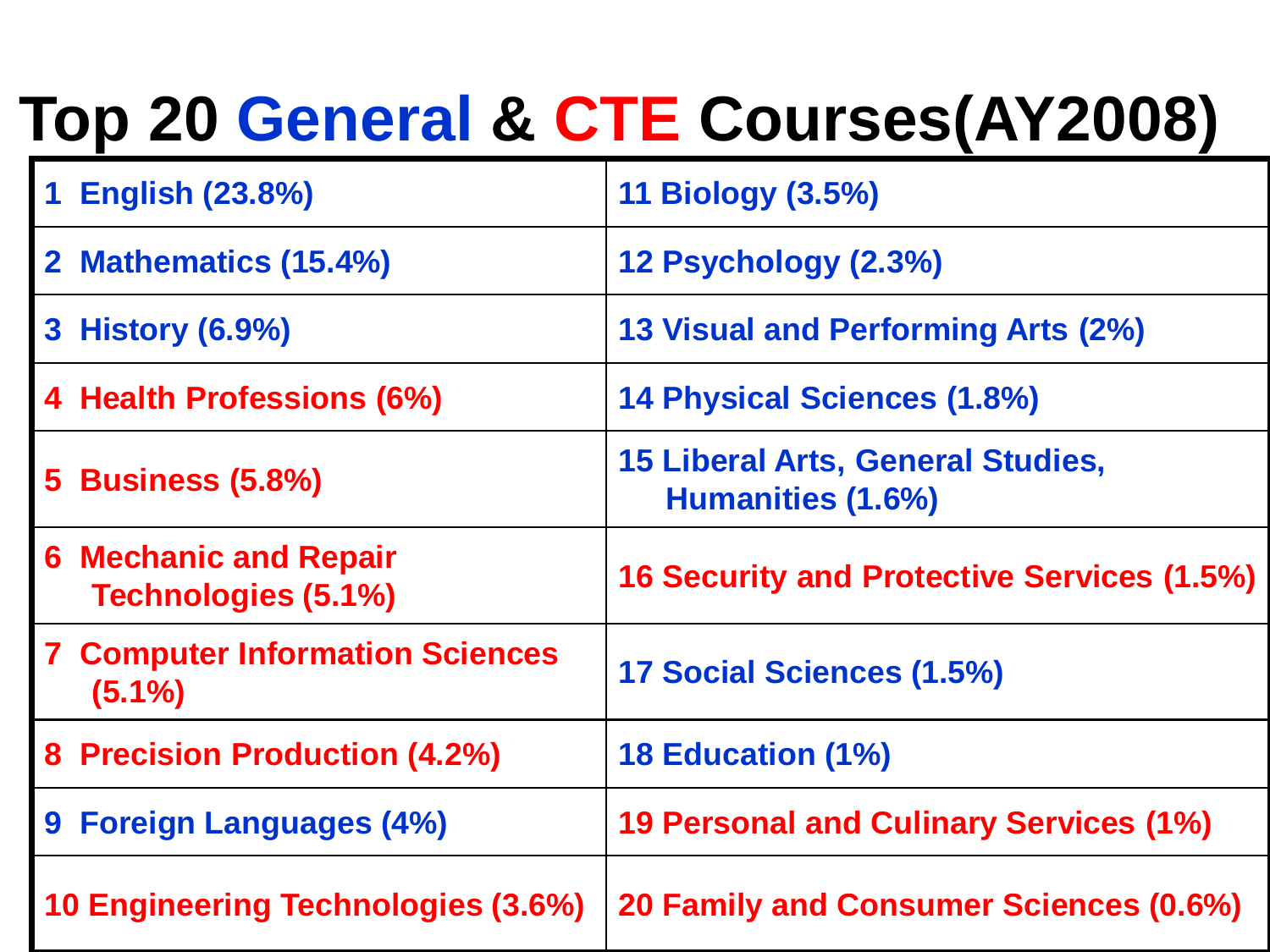### **Concurrent Enrollment** Access to Success



#### **Student Testimonials:**

- Impact of the experience on their view of success
- Hints on how we can redirect the future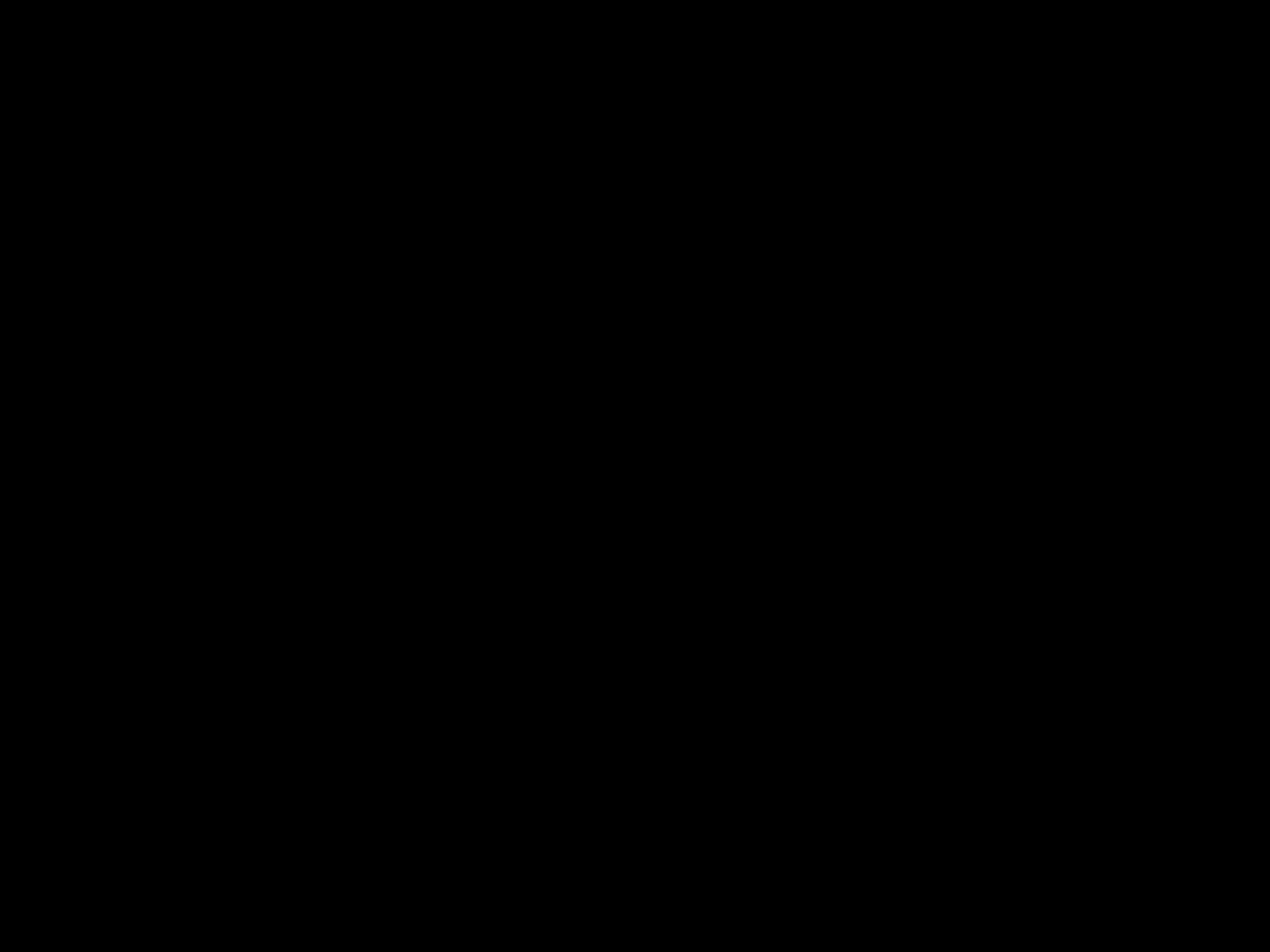### **Concurrent Enrollment** Access to Success



### **Student Testimonials:**

• Impact of the experience on their view of success

*Changed their World*

• Hints on how we can redirect the future

#### *Arkansas needs to:*

*--Create opportunities for students to see the possibilities --Concentrate on activities that ease the transition points*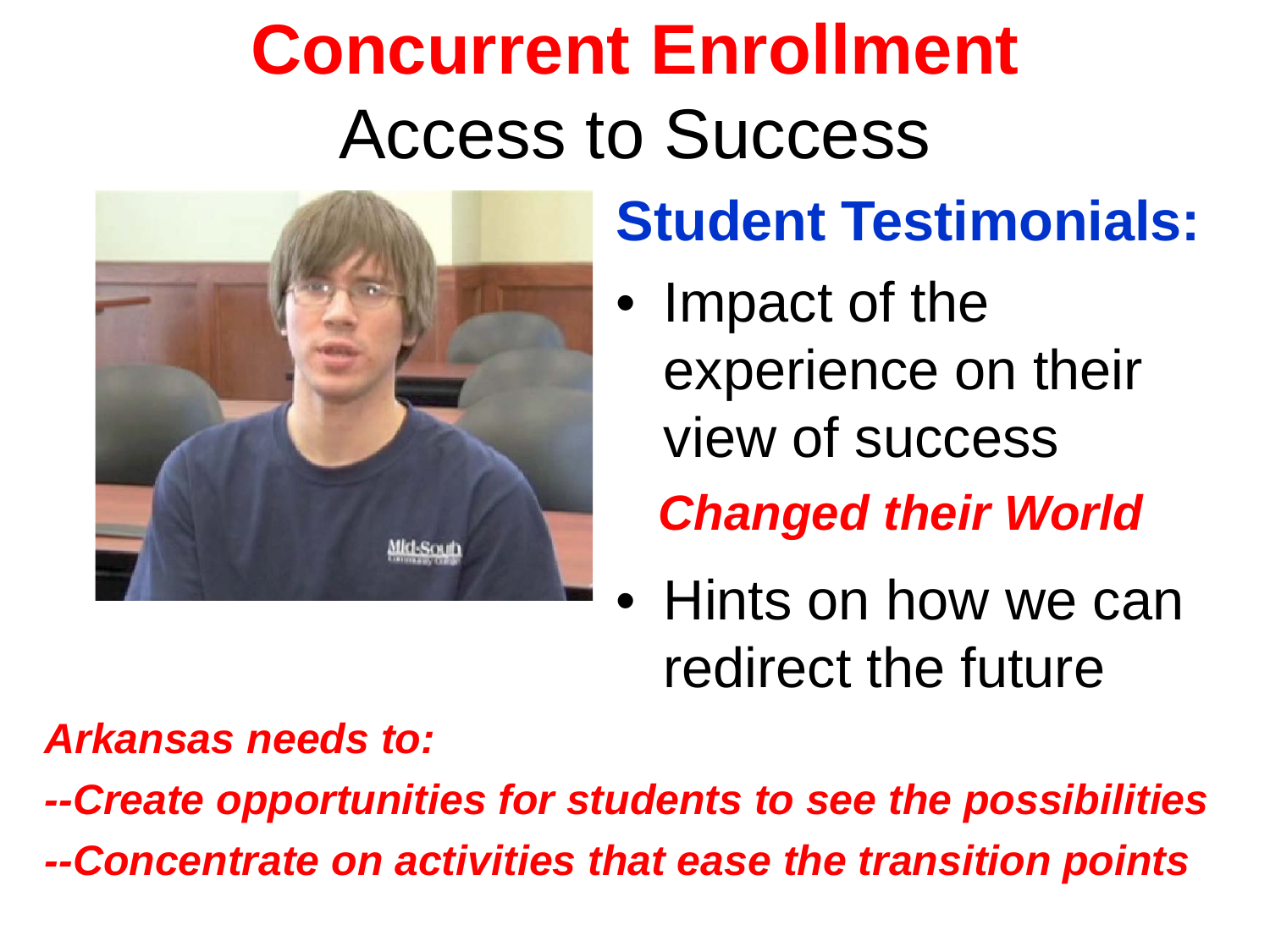#### **An excellent concurrent enrollment experience has many components**

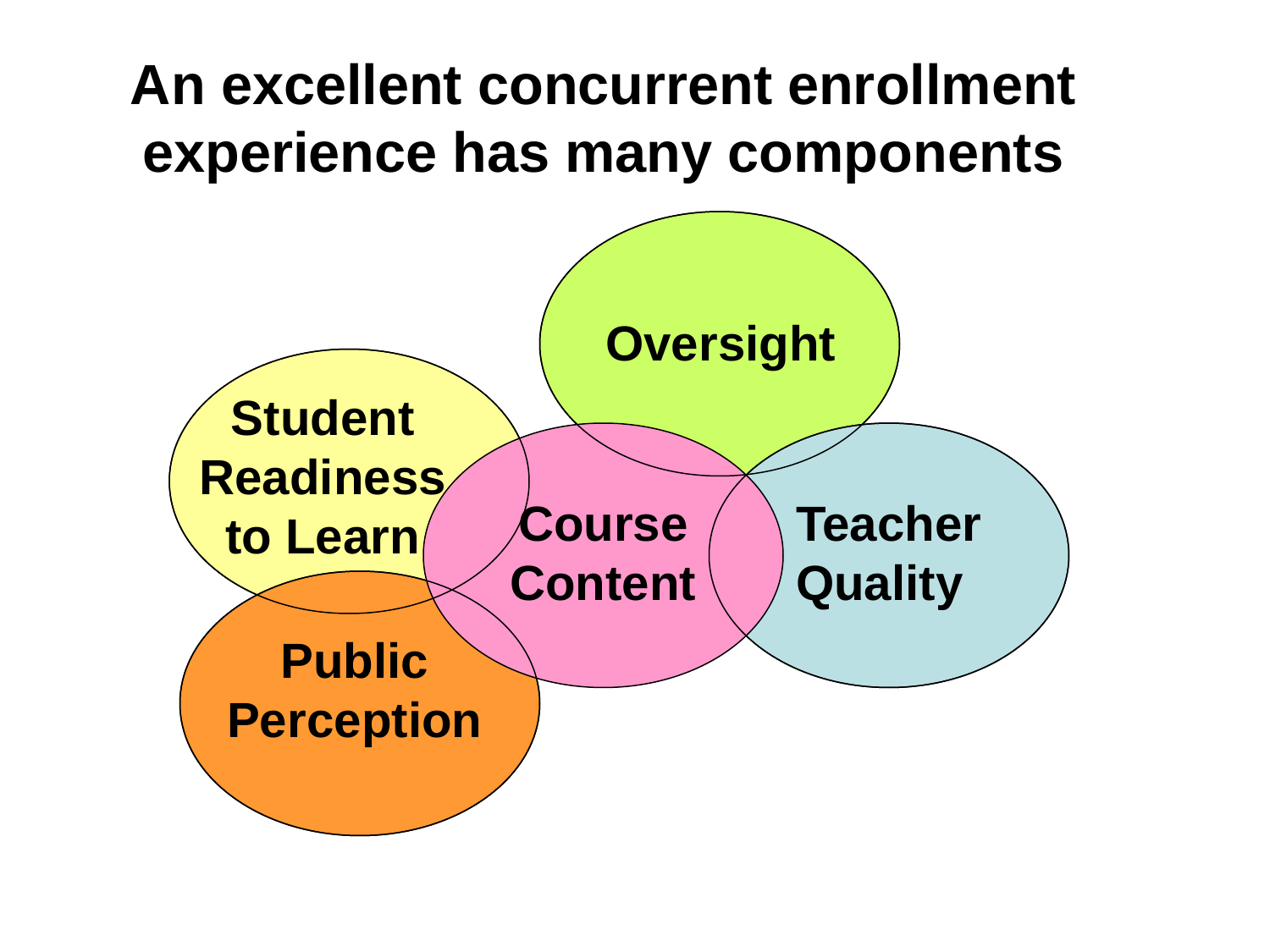### **Student Readiness to Learn**

**Arkansas law and AHECB policy address minimum standards of readiness for high school students taking general education college courses. Relevant standards are as follows:**

- Students enrolled in concurrent courses must be admitted by the institution of higher education as a non-award seeking student and must meet all of the prerequisites for the college course. (Act 936 of 2007; AHECB Policy 5.16)
- Students enrolled in concurrent courses must demonstrate college readiness in reading, writing and mathematics. Basically an ACT of 19 or comparable score on SAT, COMPASS or ASSET. (AHECB Policy 5.16)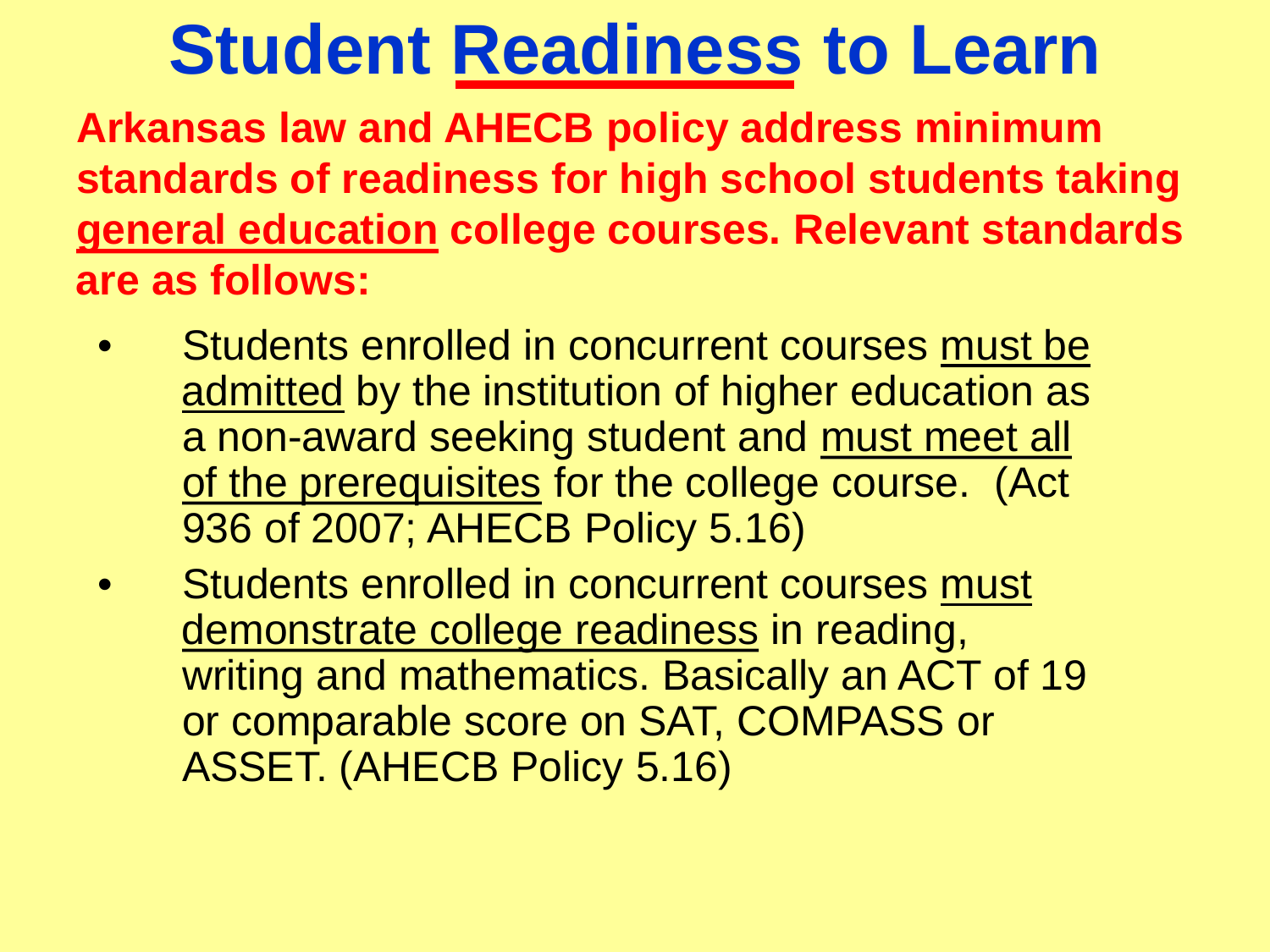### **Criteria for teaching a concurrent course at a high school**

- Institutions that offer a concurrent enrollment course on a high school campus taught by a high school teacher must hold membership in the National Alliance of Concurrent Enrollment Partnerships (**NACEP**). *(AHECB Policy 5.16)*
- Concurrent courses taught on a high school campus by high school teachers are required to **meet the same standards** as college courses taught on the campus. *(AHECB policy 5.16)*
- Concurrent courses taught on a high school campus<br> **nust be "endorsed**," meaning that they are collegelevel courses in one of the four core areas of math, English, science, and social studies and listed in the Arkansas Course Transfer System. *(Act 936 of 2007)*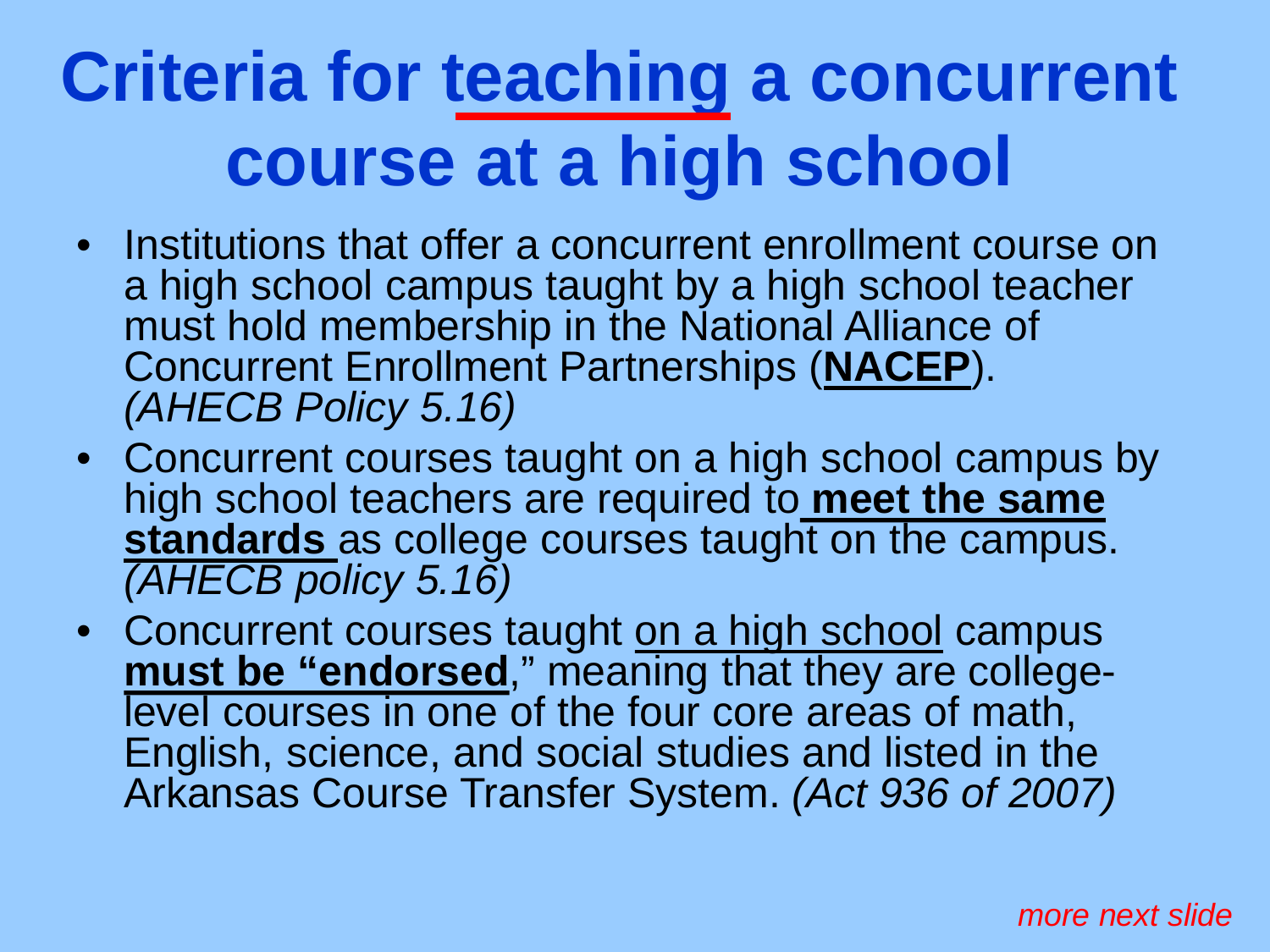#### **Concurrent Course Requirements** Act 936 of 2007 and AHECB Policy 5.16

- …**must be a course offered by an institution of higher learning in** the state ...
- …content and instruction **must meet the same standards and adopt the same learning outcomes as the course taught to traditional college students**. Includes the administration of any departmental exams and the use of substantially the **same book and syllabus** as used at the college level.
- …**must be taught by an instructor with a master's degree** that includes at least 18 graduate hours in the subject area of the course being taught …
- …**must provide the course instructor with professional development, supervision, and evaluation**.
- …**must provide enrolled students with academic guidance counseling and the opportunity to use on-campus resources.**

**In spite of extensive Arkansas law and AHECB policy, questions persist about concurrent course quality and rigor.**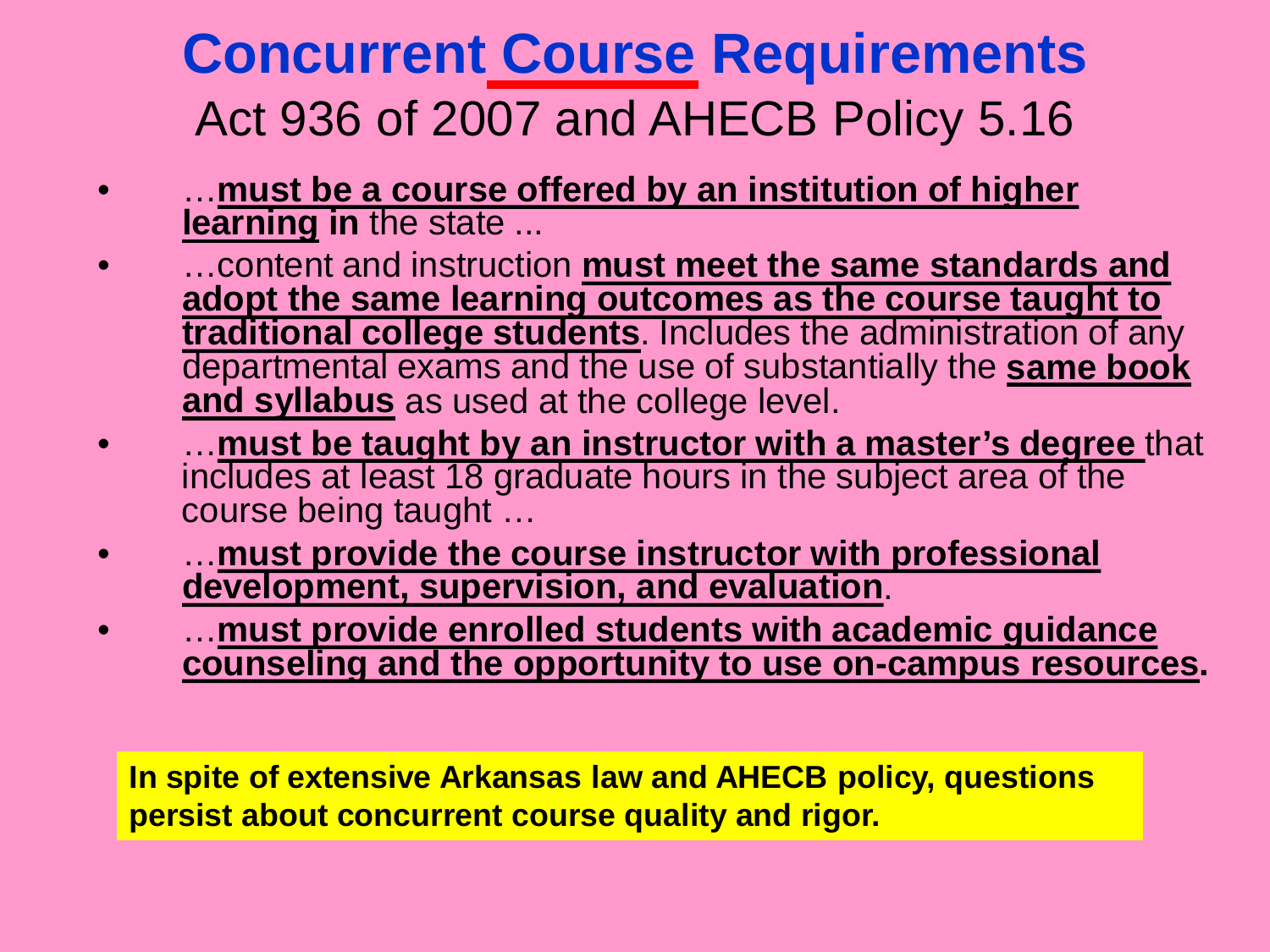#### **AHECB Actions Oversight**

AHECB meeting January 30, 2009

- ADHE **staff will review**, in cooperation with ADE, other **blended AP/concurrent offerings throughout the state** to determine if these programs are pedagogically appropriate and in keeping with the aforementioned ADHE guidelines.
- The **pilot report deadline will be extended** from its initial due date of May 2009 to **May 2011** which will provide for the continuation of the statewide blended AP/concurrent course pilot program for a minimum of two years.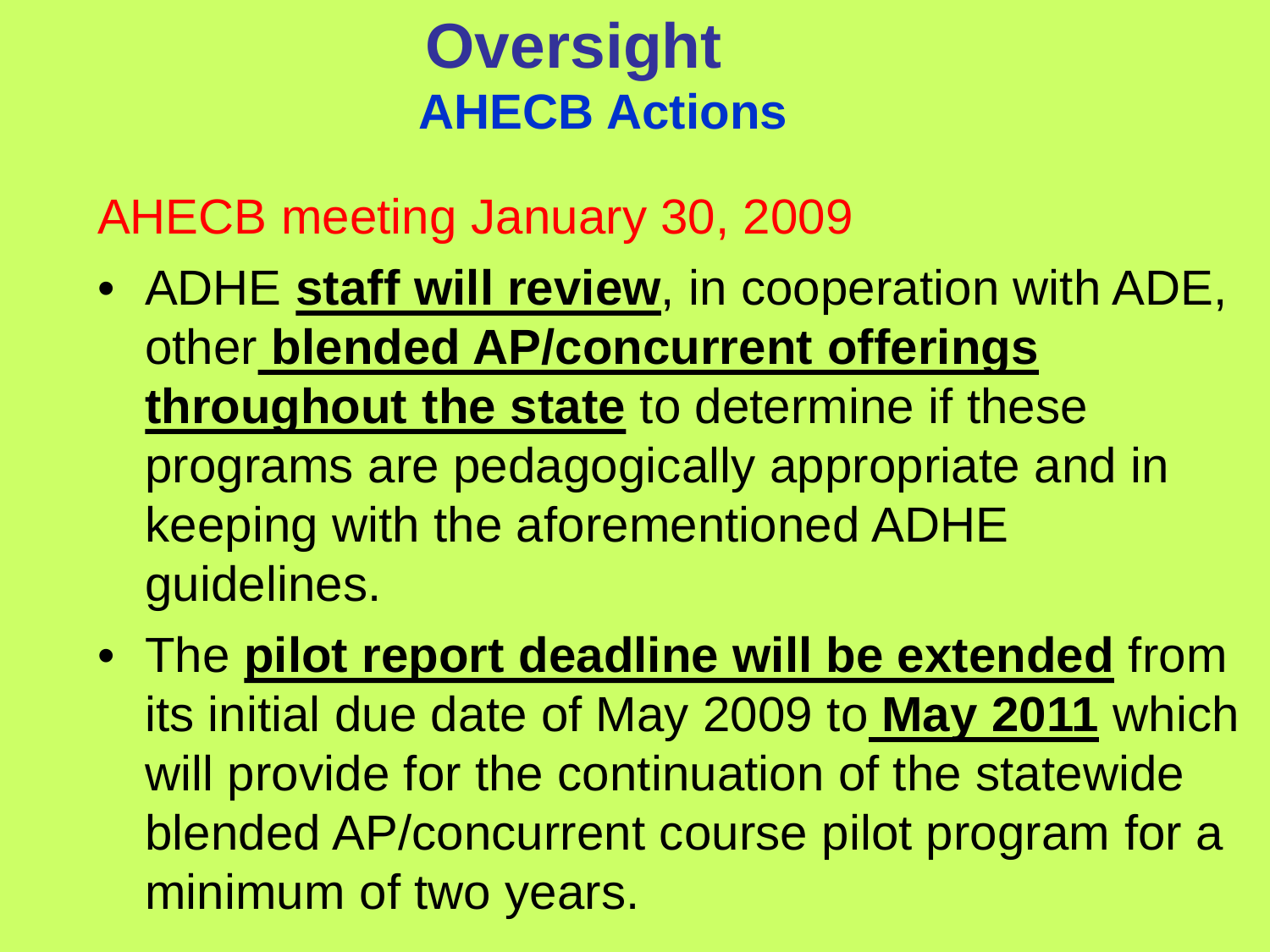### **Legislative Audit Oversight**

#### **March 27, 2009**

The Legislative Joint Auditing Committee asked for a review of funding issues related to concurrent credit courses:

> • **Both high schools and colleges receive funding** for high school students enrolled in concurrent credit courses.

**Budget Dust**

• Due to **complexities** involved in the higher education formula funding process, the amount of funding provided to colleges and universities for concurrent credit students could not be determined.

**Act 1451 of 2009**

• There are **inconsistencies** among the State's colleges and universities in recording the activities, i.e., tuition, scholarships, tuition waivers, related to concurrent credit students.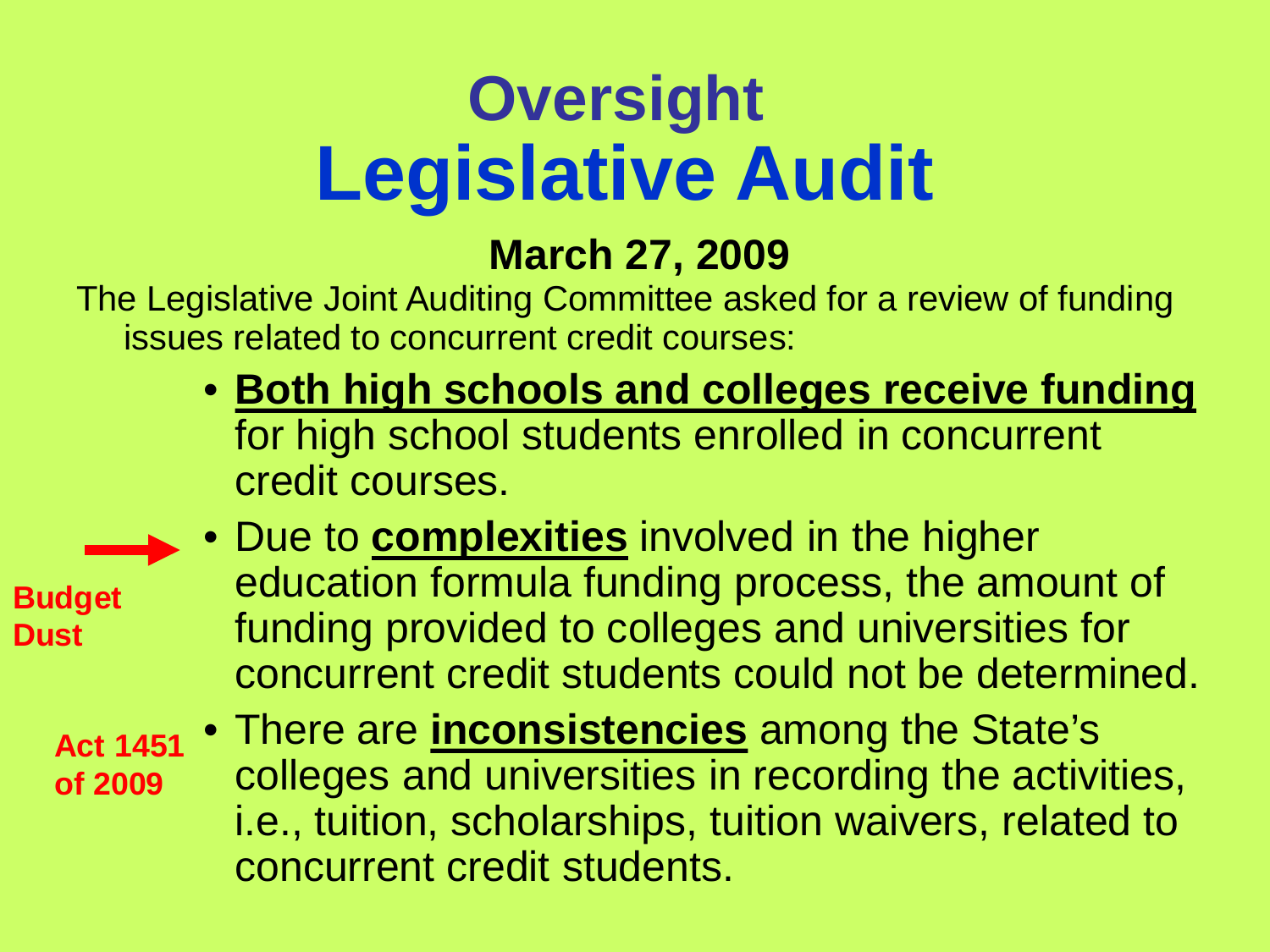#### **Other Stakeholder Concerns Concurrent Courses Offered at High Schools**

- Quality and integrity of concurrent **courses taught by high school teachers at the high school.**
- **Quality and integrity of blended concurrent/AP courses.**
- **Lack of standardization** of concurrent course expectations. **Ownership of concurrent courses when blended with AP**.
- **The relationship of the Arkansas Advanced Initiative for Math and Science** funded by the Exxon Foundation and AP/concurrent blended courses in small/rural districts.
- **Institutional recordkeeping** that does not charge waived tuition to institutional scholarships
- College and university **"territories"** with regard to serving high schools.
- **Funding**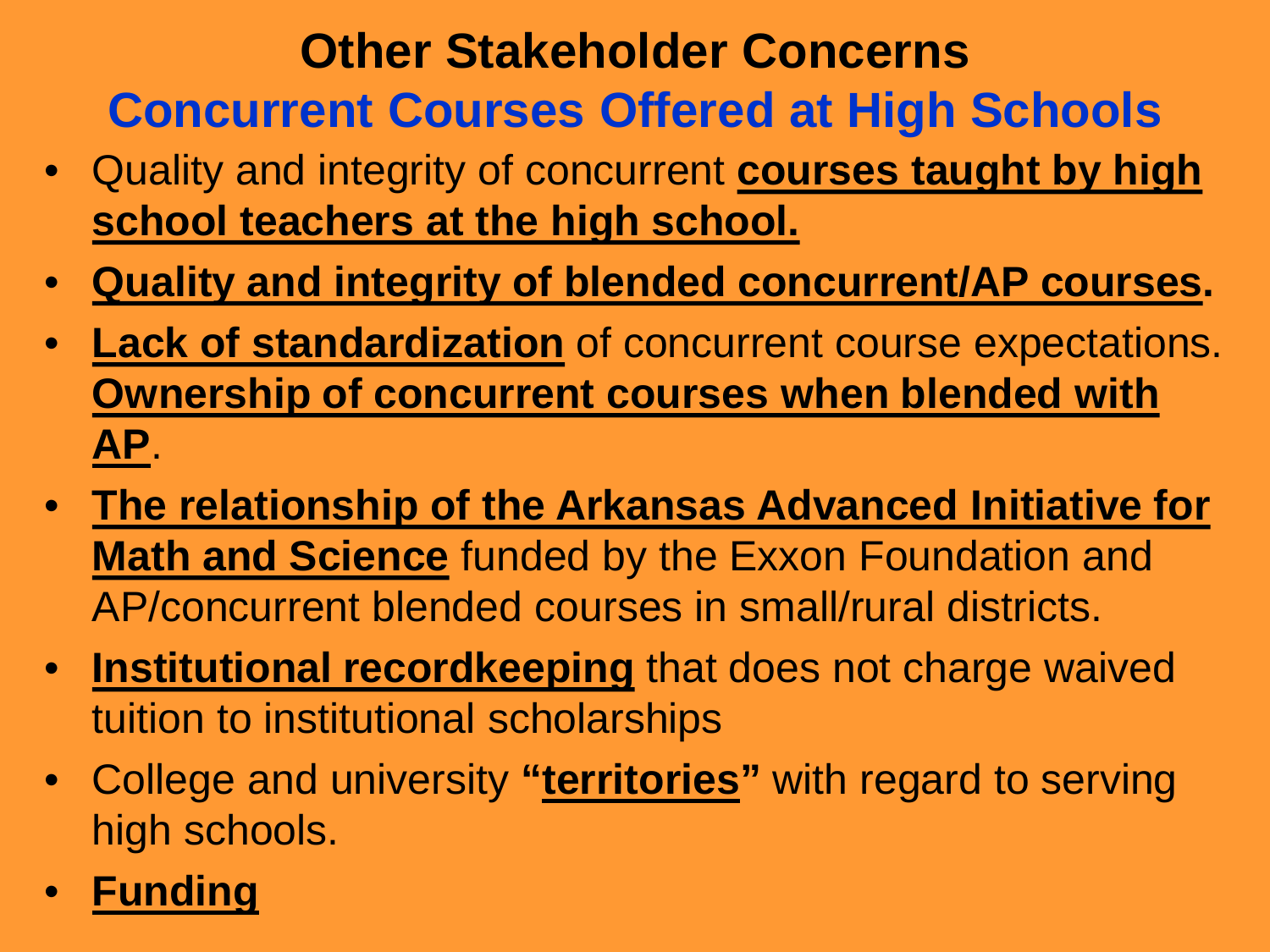# **What is ADHE Doing?**

- ADHE established a group of Presidents/Chancellors to recommend resolution to concurrent enrollment issues.
- Group of senior administrators from twoand four-year institutions will take the recommendations and recommend to ADHE staff policy and procedure changes.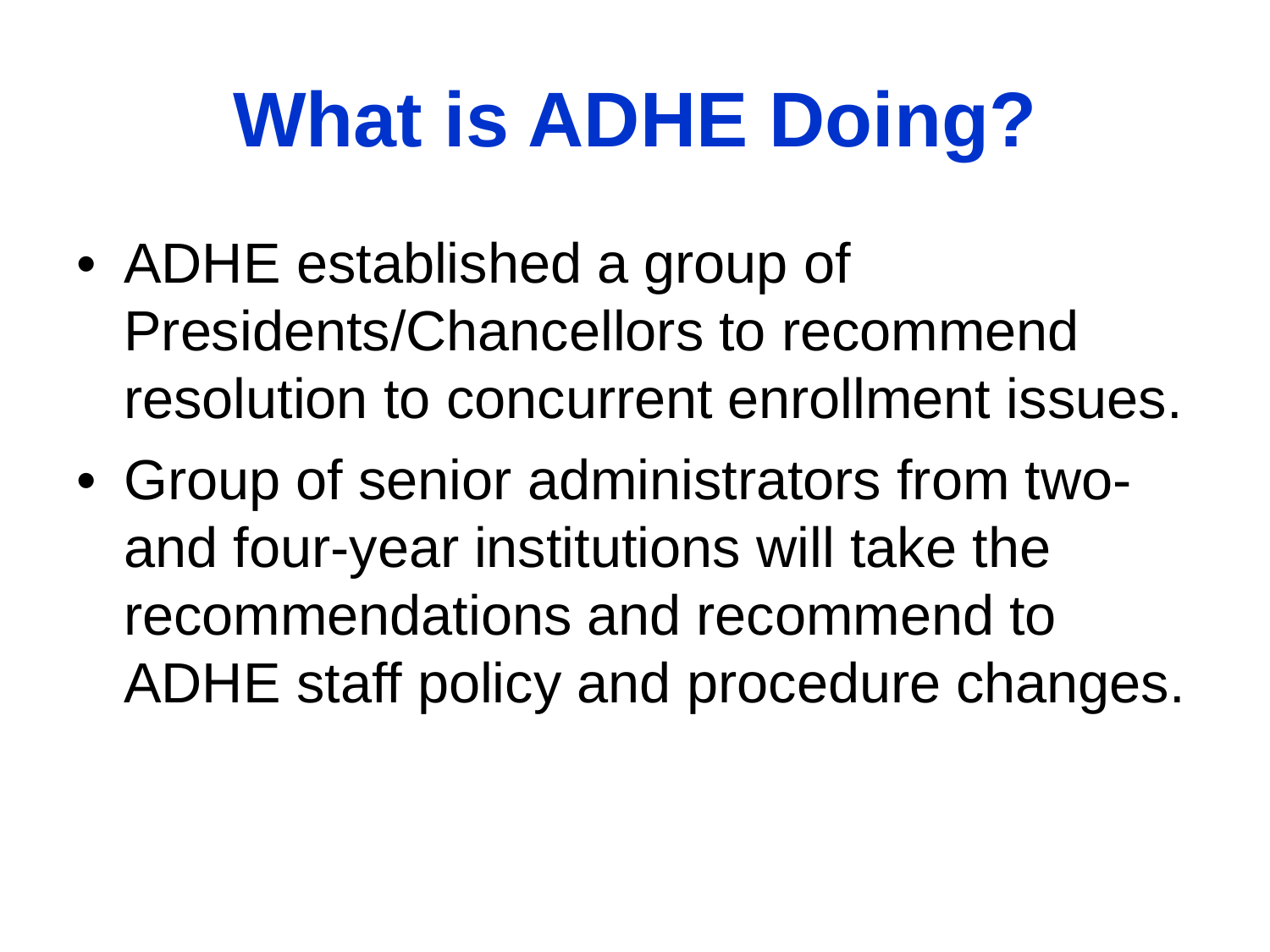### **Presidents/Chancellors Thoughts (Quality and Rigor)**

- A lack of objective, statewide standards for concurrent course completion is **creating a significant credibility issue** for higher education.
- Concurrent course quality concerns should be **addressed through** the adoption of **standard statewide final examinations** for concurrent students. *Not a unanimous opinion by Ps & Cs*
- Some institutions are **not complying** with AHECB policies regarding concurrent **course management and oversight**.

*The actual 'how' of creating standards and assuring oversight is yet to be discussed with the academic community.*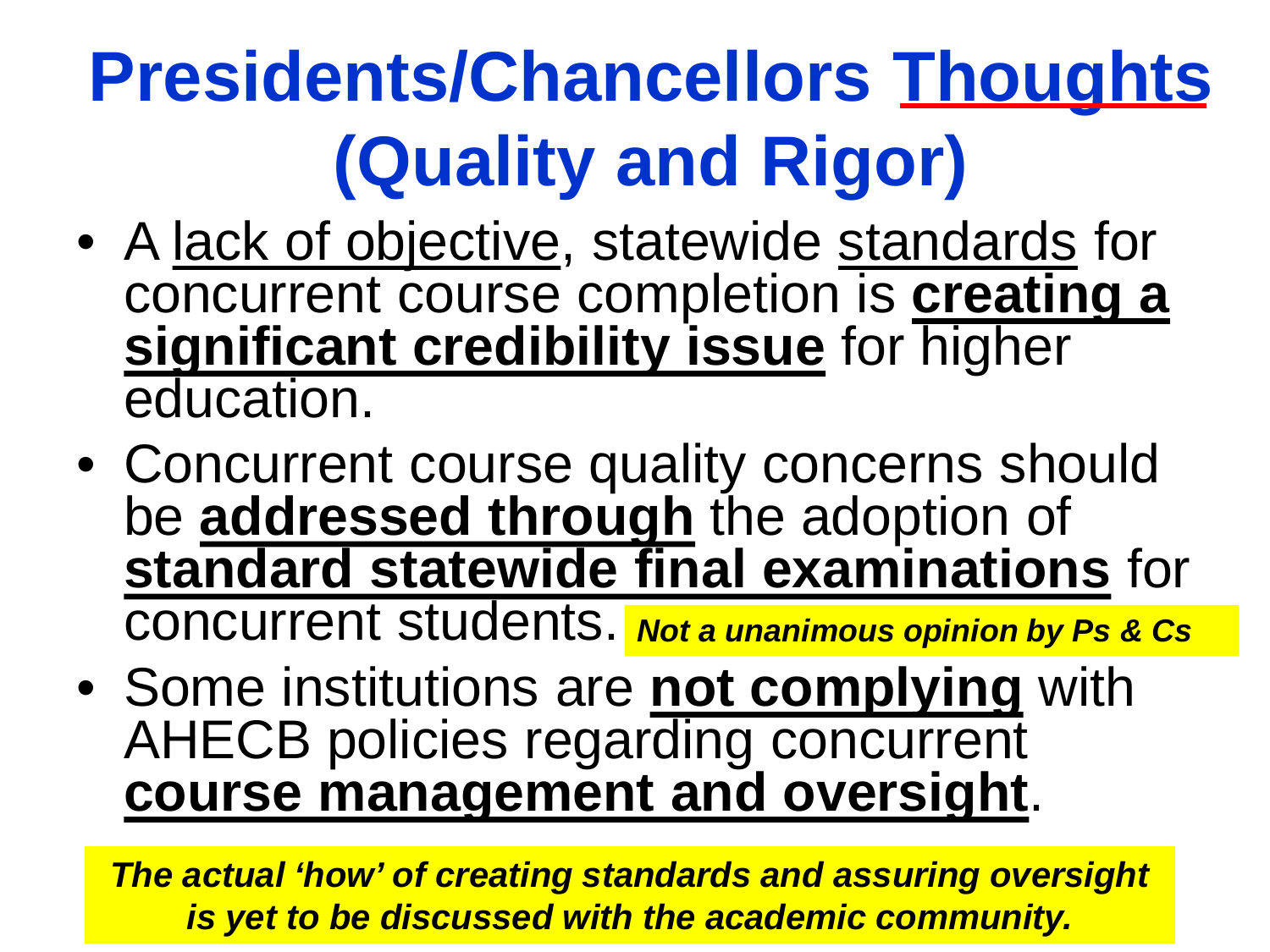### **Presidents/Chancellors Thoughts (Service Areas and Duplication)**

- Institutions that have the **greatest likelihood of establishing/maintaining a relationship** with the high school in question should be given the first right of refusal to offer concurrent courses at that location.
- Institutions should **resolve conflicts among themselves.**
- If institutions cannot resolve conflicts, concurrent course offerings should be **appealed to the AHECB** following AHECB Policy on Off-Campus Instruction.

#### *Free Tuition is the wild card in this issue.*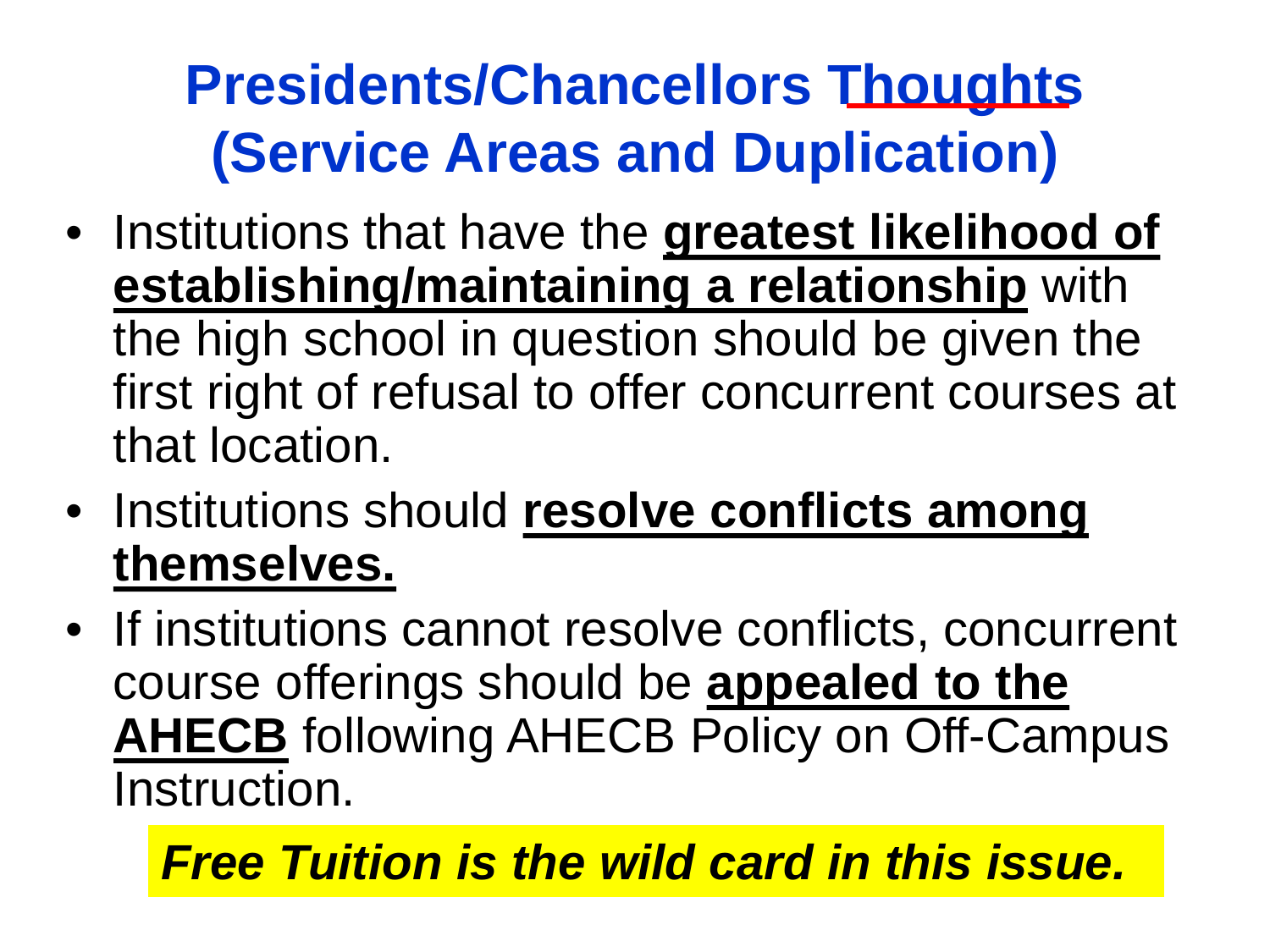### **Presidents/Chancellors Thoughts (Funding of concurrent courses/students)**

- In keeping with Act 1451 of 2009 and AHECB Policy 5.16, **if tuition/fees are set at a lower rate than those on campus, the difference between the regular rate and the charged rate is an academic scholarship and must be reported to ADHE as such.**
- The lack of direct state support for concurrent enrollment has restricted access to early college experiences.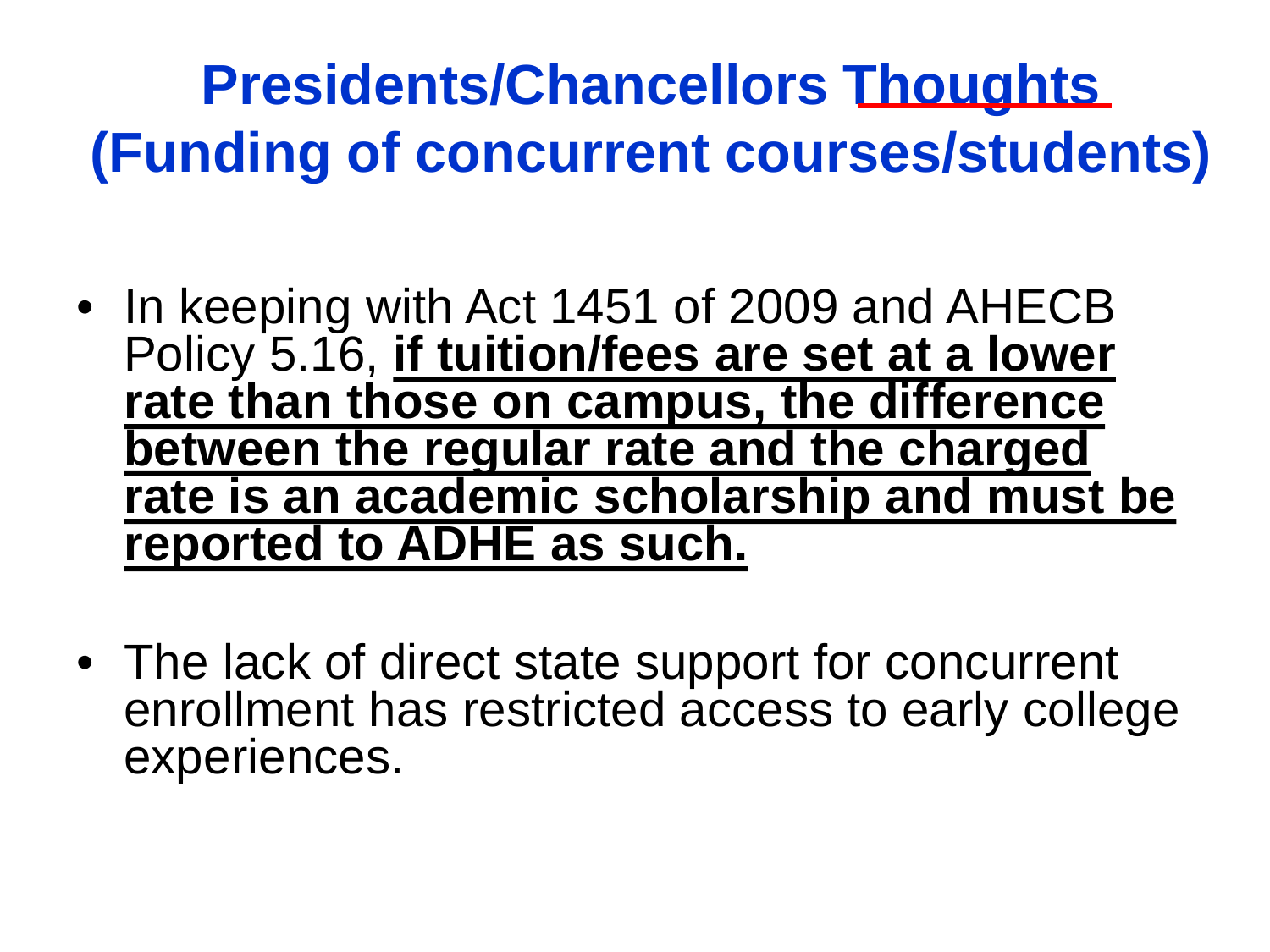### Mid-South Community College Goldsby Scholarship



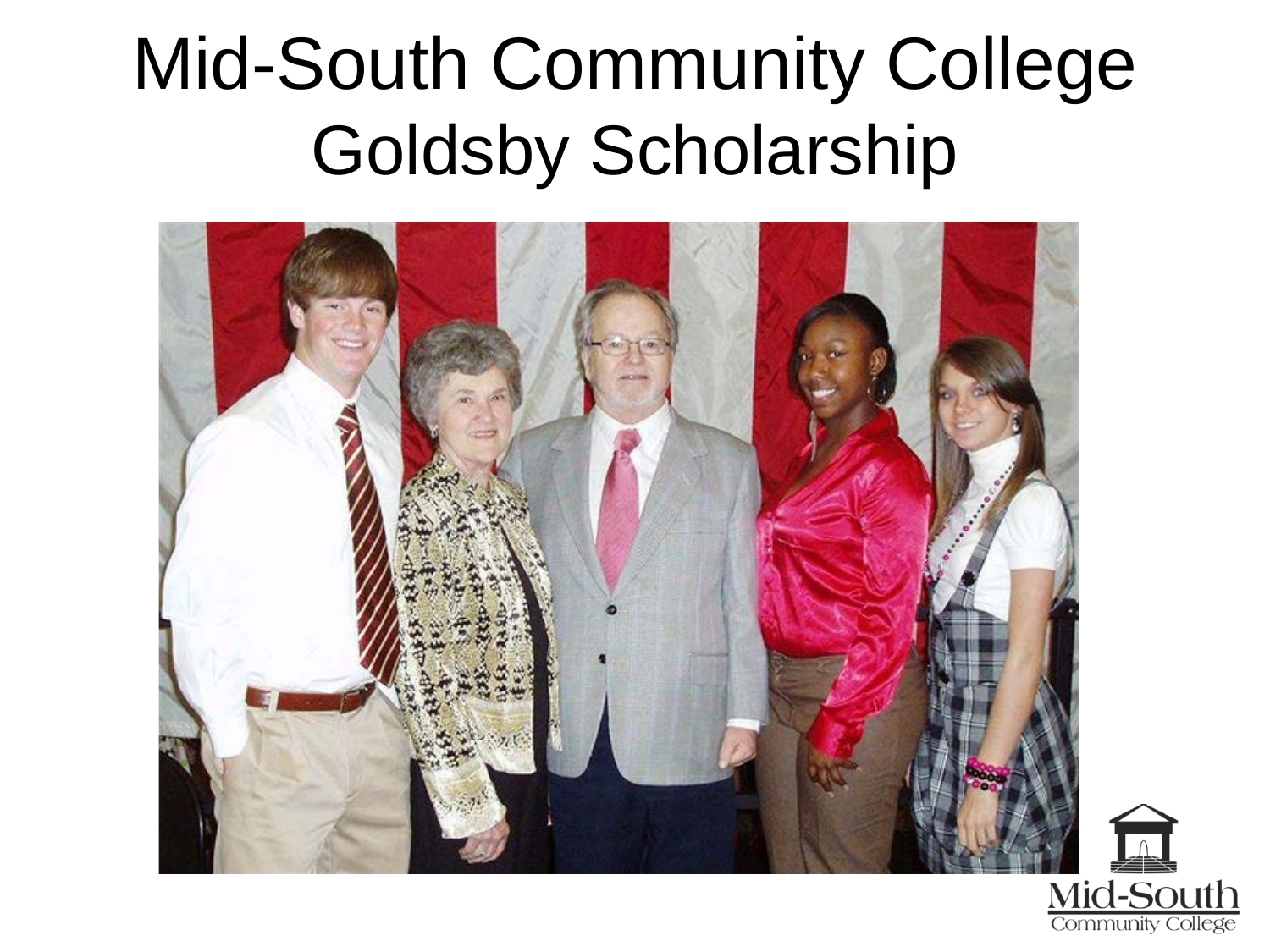### Goldsby Scholarship



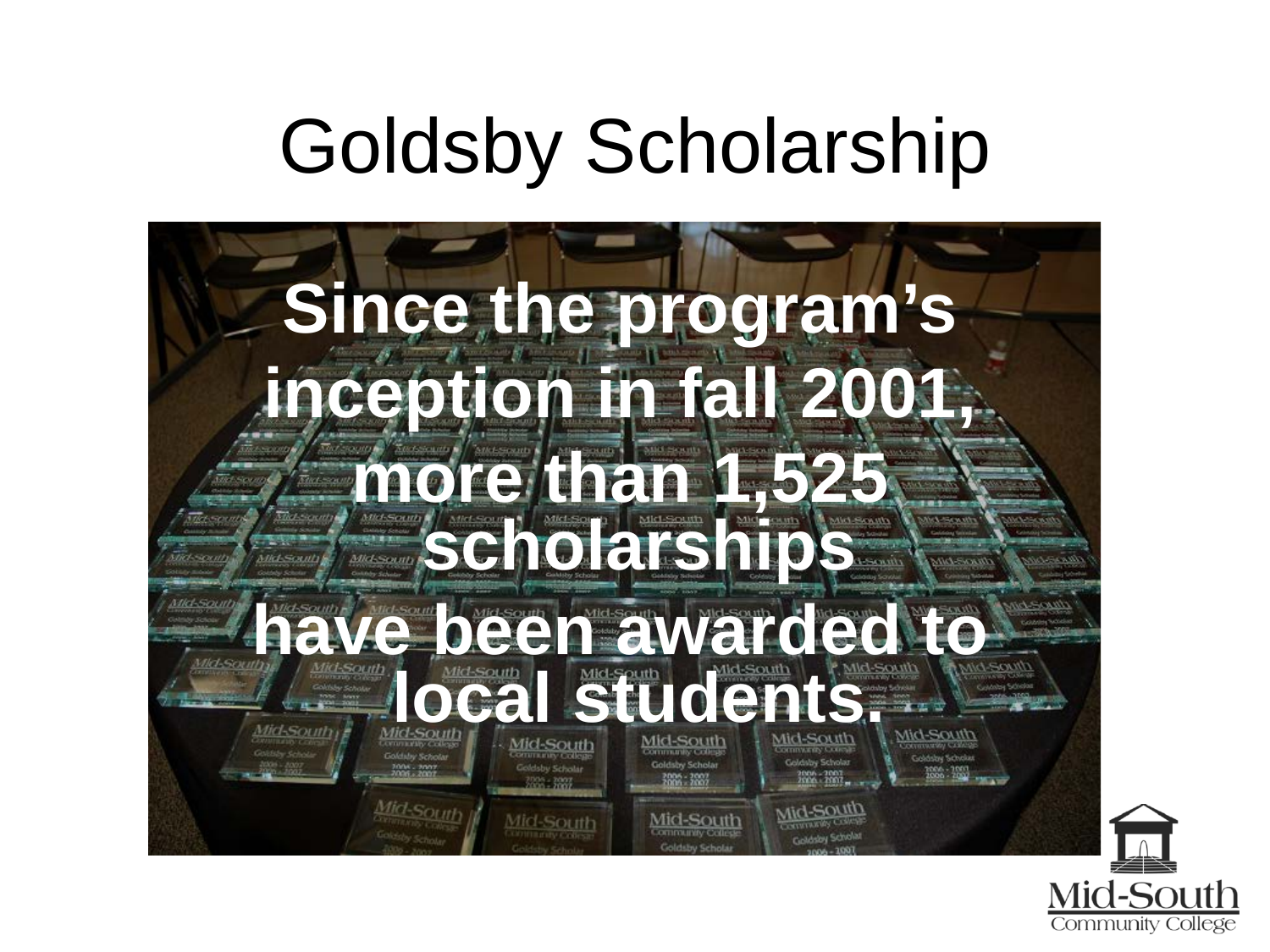## Goldsby Scholars have attended 106 Colleges & Universities

- Arizona State University
- Arkansas State University
- **Baylor University**
- **Christian Brothers University**
- **Drexel University**
- Hendrix College
- Louisiana State University
- Miami University
- **Mississippi State University**
- Oklahoma State University
- Mid-South Community College
- New York University
- **Oral Roberts University**
- Rhodes College
- **Saint Louis University**



- $AYLO$
- University of Central Arkansas

• University of Arkansas

• University of Cincinnati

**Syracuse University** 

**Union University** 

- University of Florida
- University of Illinois
- University of Louisville
- University of Mississippi
- University of Missouri
- University of Tennessee **NEW YORK UNIVERSITY** University of Texas-San Antonio
	- **Vanderbilt University VANDERBILT UNIVERSITY**
	- Wellesley College











THE UNIVERSITY of **ENNESSEE** 



miami ui

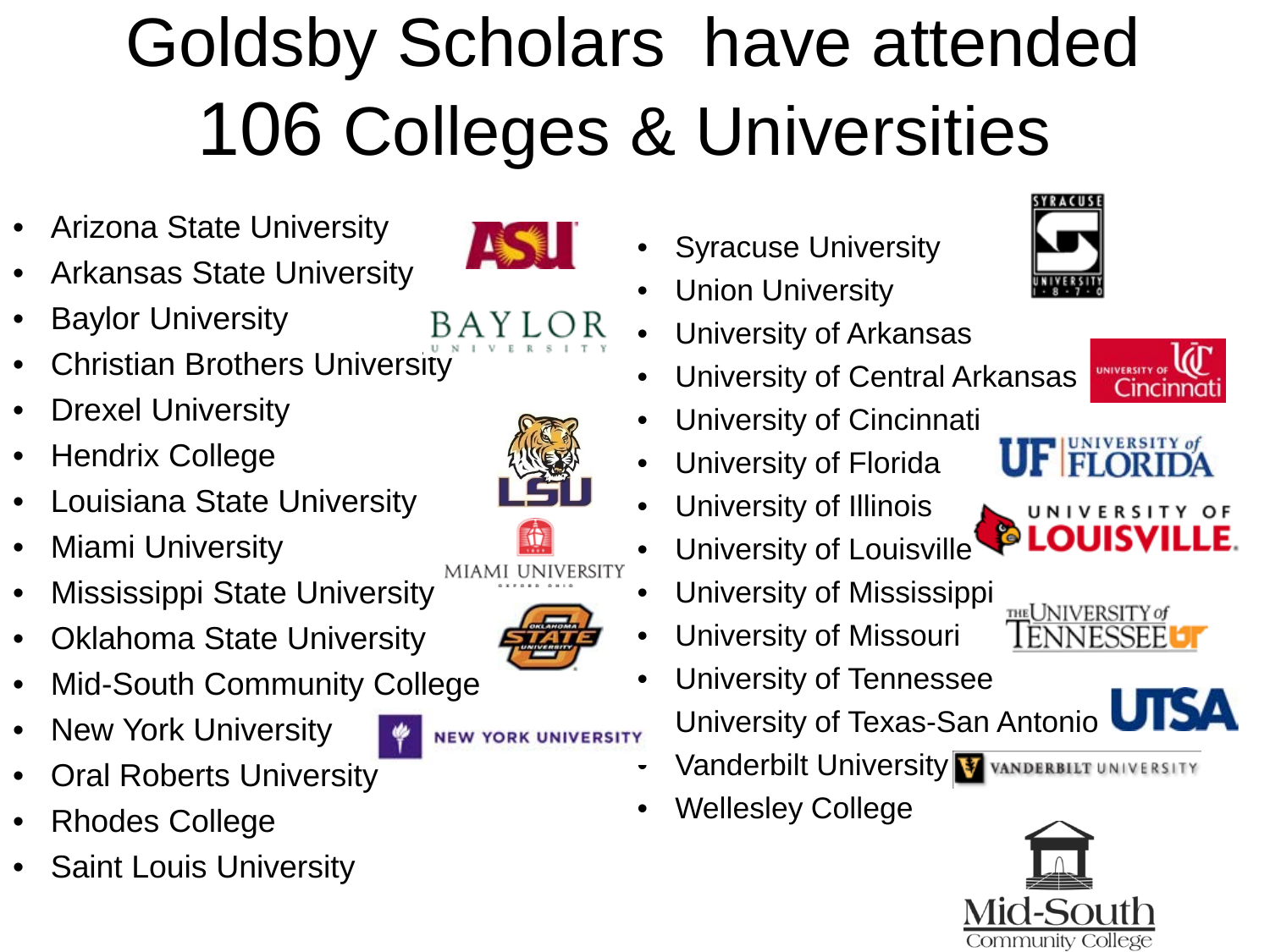# **Goldsby Scholarship**

Approximately 136 degrees and certificates have been awarded to Goldsby Scholars from 2002-2008. **9 certificates of proficiency 21 associate's degrees 95 bachelor's degrees 11 master's degrees**

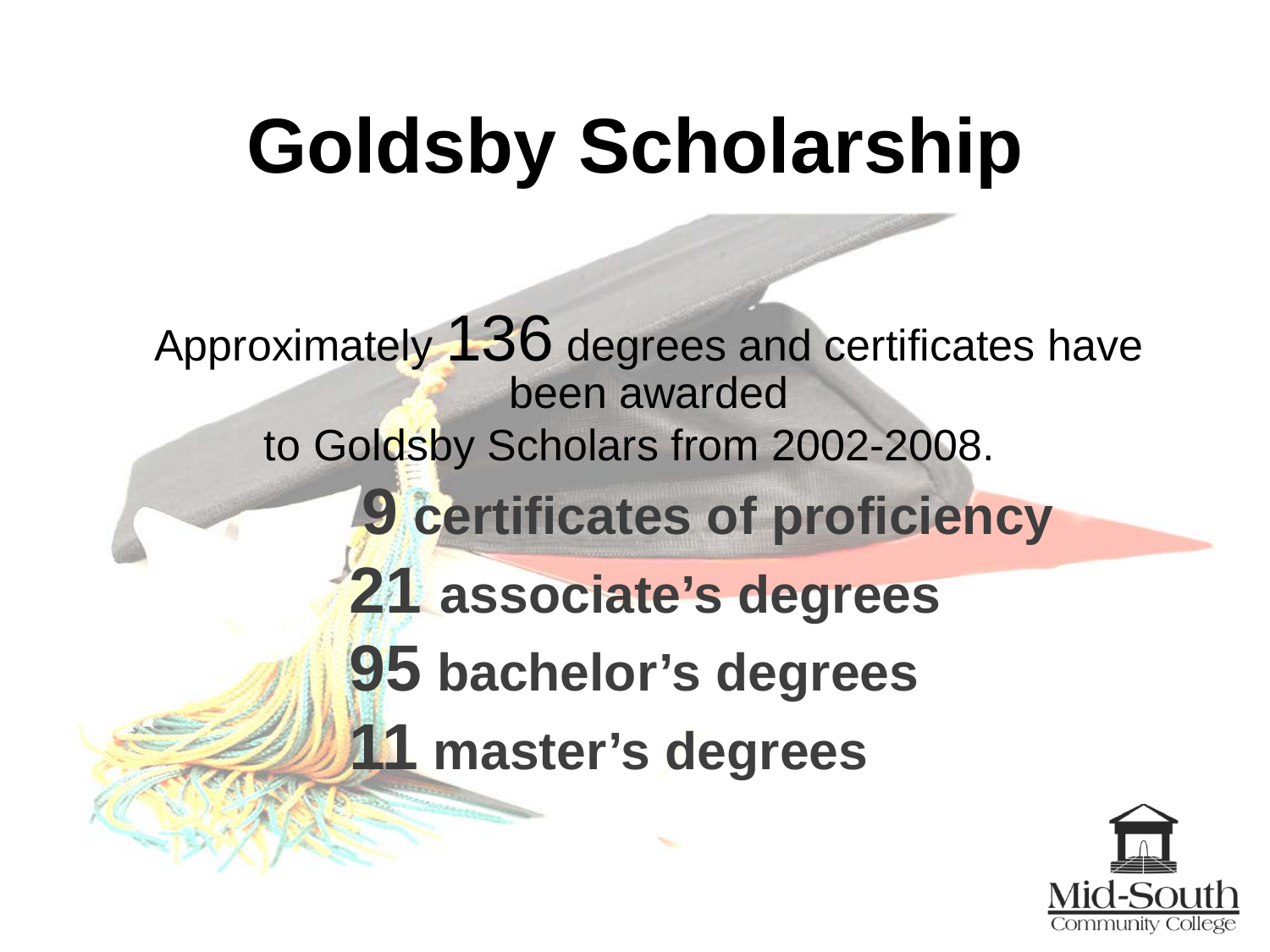#### **Presidents/Chancellors Thoughts (Career-technical education concurrent enrollment)**

- ADHE should develop career-technical concurrent course policies that specifically address assurances of quality and rigor, blended high school/college courses, faculty credentials, and funding.
- Career-technical concurrent course policies should acknowledge Department of Workforce Education course standards and be developed within that context.